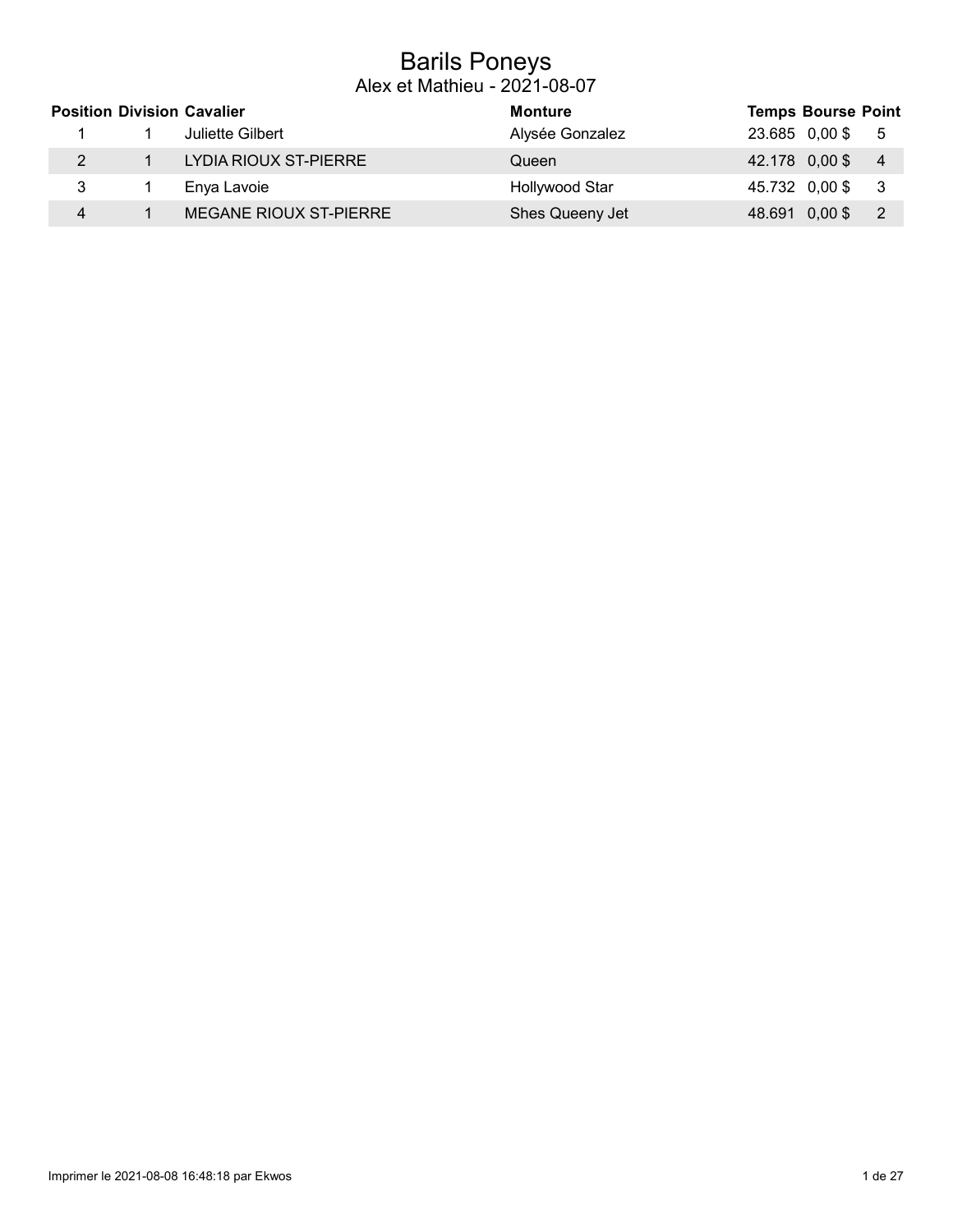### Futurité Alex et Mathieu - 2021-08-08

|   | <b>Position Division Cavalier</b> | <b>Monture</b>           |       | <b>Temps Bourse Point</b> |                |
|---|-----------------------------------|--------------------------|-------|---------------------------|----------------|
|   | Léonie Dumont                     | Chexx that's zippo lady  |       | 17.256 27,00 \$ 5         |                |
|   | <b>Tony Landry</b>                | My Otoe Bar              |       | 17.4 21,00 \$ 4           |                |
| 3 | Serge Grondin                     | Laruade Marmtacs (Marti) |       | 18.16 12,00\$ 3           |                |
| 4 | <b>Francis Viel</b>               | Fire Louisiana           |       | 18.337 0,00 \$            | $\overline{2}$ |
| 5 | Maya Ouellet                      | Spartan                  | 22.53 | $0,00$ \$                 |                |
| 6 | Manon D'Amours                    | Coronaspark of fire      |       | 24.197 0,00 \$            | 0              |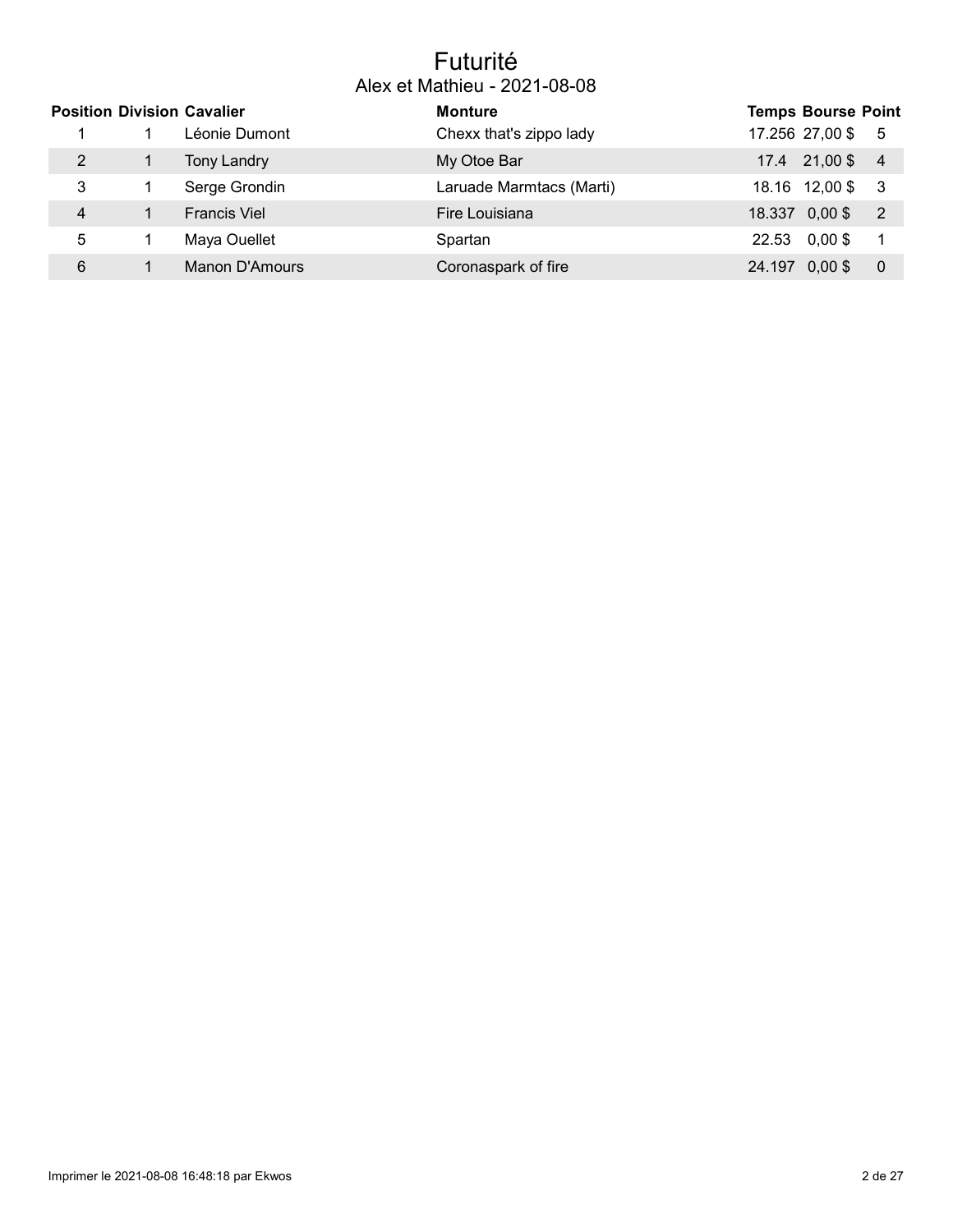### Barils Débutant Alex et Mathieu - 2021-08-07

|                | <b>Position Division Cavalier</b> |                                  | <b>Monture</b>     |                | <b>Temps Bourse Point</b> |                         |
|----------------|-----------------------------------|----------------------------------|--------------------|----------------|---------------------------|-------------------------|
|                |                                   | Marie-Josée Roy                  | LP Docs King Leo   |                | 17.697 15,00 \$           | -5                      |
| 2              |                                   | Mégane Proulx                    | Raiser Dream       |                | 21.096 12,00 \$           | $\overline{4}$          |
| 3              | 1                                 | <b>Kimberly Tozer</b>            | Gunner             |                | 21.248 10,00 \$           | -3                      |
| $\overline{4}$ | $\mathbf{1}$                      | <b>Stacy Lavoie</b>              | <b>Shelby Gold</b> |                | 21.455 8,00 \$            | $\overline{2}$          |
| 5              |                                   | <b>Roxanne Michaud Pelletier</b> | Delphine           | 25.702 0,00 \$ |                           | $\overline{\mathbf{1}}$ |
| 6              |                                   | Sarah-Ève Sirois                 | Hes Fédéral Dream  | 25.877 0,00 \$ |                           | $\overline{0}$          |
| 7              | 1                                 | Élyse Landry                     | Shes Cash Down Jet | 26.602 0,00 \$ |                           | $\overline{0}$          |
| 8              | 1                                 | Valerie Beaulieu                 | My Tyson for Kass  | 27.566 0,00 \$ |                           | $\overline{0}$          |
| 9              |                                   | Amelya Duchaine                  | Mister             | 29.754 0.00 \$ |                           | 0                       |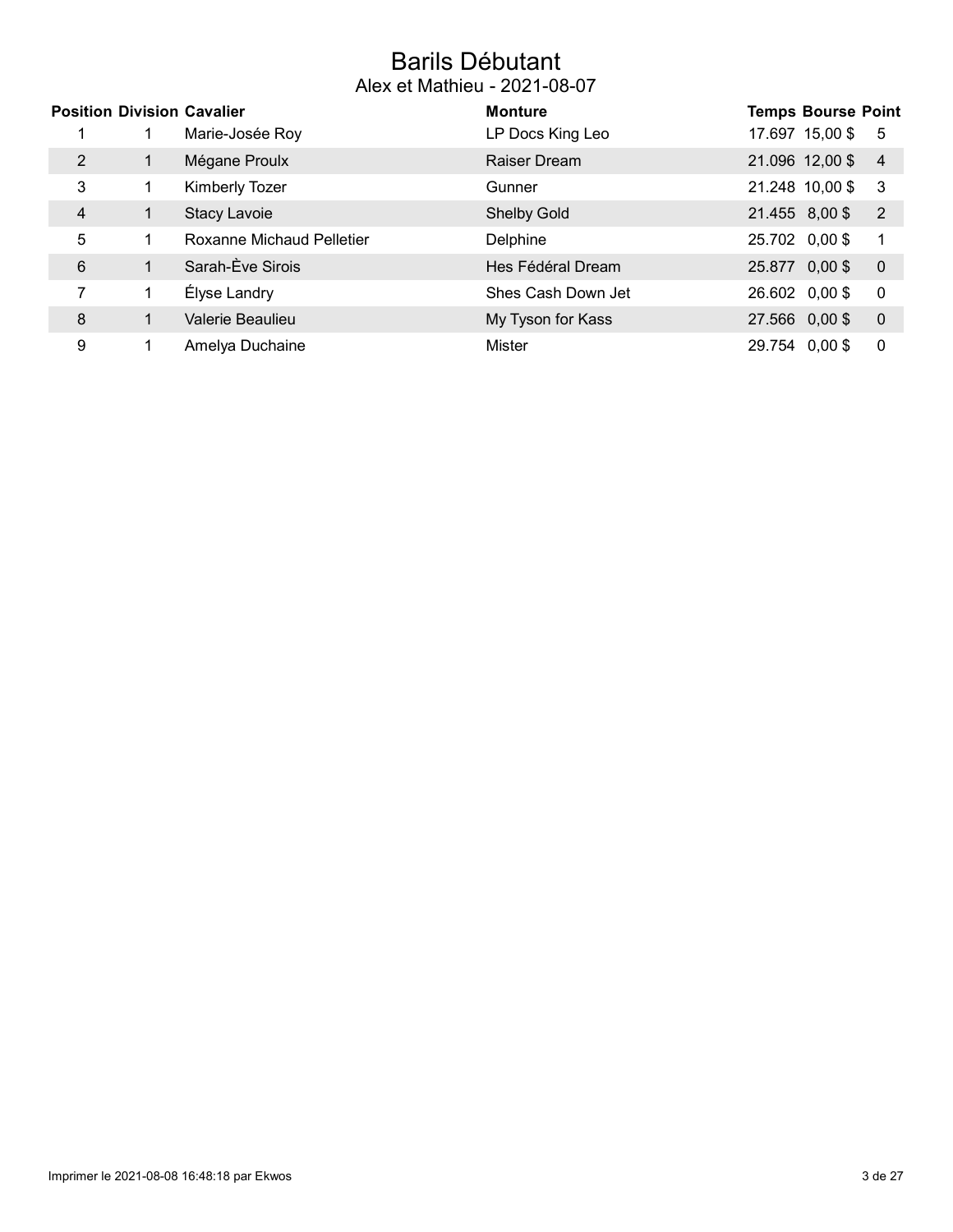## GP Barils Jeunes 3D

|                |                | <b>Position Division Cavalier</b> | <b>Monture</b>               | <b>Temps Bourse Point</b> |                  |
|----------------|----------------|-----------------------------------|------------------------------|---------------------------|------------------|
| 1              | 1              | <b>Bastien Landry</b>             | <b>IVORY COVERGIRL</b>       | 16.394 96,00 \$           | 0                |
| $\overline{2}$ | $\mathbf{1}$   | Frédérique Isabel                 | Little Formal                | 16.639 90,00 \$           | $\mathbf 0$      |
| 3              | 1              | Chloé Caron                       | First Boxe Elder             | 17.183 54,00 \$           | 0                |
| 4              | $\mathbf{1}$   | <b>Taly Picard</b>                | Fast moons gold              | 17.251 42,00 \$           | $\mathbf 0$      |
| 5              | 1              | <b>Sharlie Pelletier</b>          | Dry doc Racer                | 17.262 0,00 \$            | 0                |
| 6              | 1              | Alycia Pelletier                  | FAY DAY FIRST                | 17.386 0,00 \$            | $\pmb{0}$        |
| $\mathbf{1}$   | $\overline{2}$ | Mégane Landry                     | Zippo pine redford           | 17.468 84,00 \$           | $\mathbf 0$      |
| 2              | $\overline{2}$ | Frédérique Isabel                 | Bourrasque                   | 17.607 72,00 \$           | $\boldsymbol{0}$ |
| 3              | $\overline{2}$ | Laurence Cahill                   | <b>Takin Fire</b>            | 17.667 48,00 \$           | $\overline{0}$   |
| 4              | $\overline{2}$ | Audrey Chenard                    | FF Hot Wheels                | 17.774 0,00 \$            | 0                |
| 5              | $\overline{2}$ | Alycia Pelletier                  | <b>MDC's Dark Revelation</b> | 17.84 0,00 \$             | $\pmb{0}$        |
| 6              | $\overline{2}$ | Meggy Robichaud                   | <b>Flame Beauty Majolie</b>  | 17.887 0,00 \$            | $\boldsymbol{0}$ |
| 7              | $\overline{2}$ | Alyson Bouchard                   | <b>SHELBY</b>                | 17.897 0,00 \$            | $\pmb{0}$        |
| 8              | $\overline{2}$ | Alyson Bouchard                   | <b>WHITE SOX</b>             | 17.938 0,00 \$            | 0                |
| 9              | $\overline{2}$ | Laurence Cahill                   | <b>CALLOWAY JACK</b>         | 18.053 0,00 \$            | $\boldsymbol{0}$ |
| 10             | $\overline{2}$ | Chloé Caron                       | LP Docs King Leo             | 18.061 0,00 \$            | 0                |
| 11             | $\overline{2}$ | Alexanne Lefrançois               | <b>HS Sexy Bully</b>         | 18.082 0,00 \$            | $\pmb{0}$        |
| $\mathbf{1}$   | 3              | Casey Michaud                     | Twister                      | 18.66 72,00 \$            | $\mathbf 0$      |
| 2              | 3              | Élyse Landry                      | NO DOUGH WITH MIKE           | 18.887 42,00 \$           | $\pmb{0}$        |
| 3              | $\mathfrak{Z}$ | Myriam Caron                      | Sky                          | 19.671 0,00 \$            | $\pmb{0}$        |
| 4              | 3              | Sarah-Ève Sirois                  | Hes Fédéral Dream            | 20.356 0,00 \$            | 0                |
| 5              | $\mathfrak{Z}$ | Anya Bouchard                     | <b>SIA</b>                   | 21.185 0,00 \$            | $\pmb{0}$        |
| 6              | 3              | Juliette Gilbert                  | Alysée Gonzalez              | 22.323 0,00 \$            | $\pmb{0}$        |
| 7              | 3              | Jessie Malenfant                  | Smoothy Splash               | 22.702 0,00 \$            | $\pmb{0}$        |
| 8              | 3              | LYDIA RIOUX ST-PIERRE             | Queen                        | 38.777 0,00 \$            | 0                |
| 9              | 3              | MEGANE RIOUX ST-PIERRE            | Shes Queeny Jet              | 39.844 0,00 \$            | $\boldsymbol{0}$ |
| 10             | 3              | Édith Boucher                     | Chubble Maker                | $0,00$ \$                 | 0                |
| 11             | $\mathfrak{S}$ | Rosalie Hétu                      | <b>Texans Mellow Yellow</b>  | $0,00$ \$                 | 0                |
| 12             | 3              | Élise Lévesque                    | Jet Flying S.R Beauty        | $0,00$ \$                 | 0                |
| 13             | $\mathbf{3}$   | Alexanne Lefrançois               | Whisky Joe                   | $0,00$ \$                 | $\pmb{0}$        |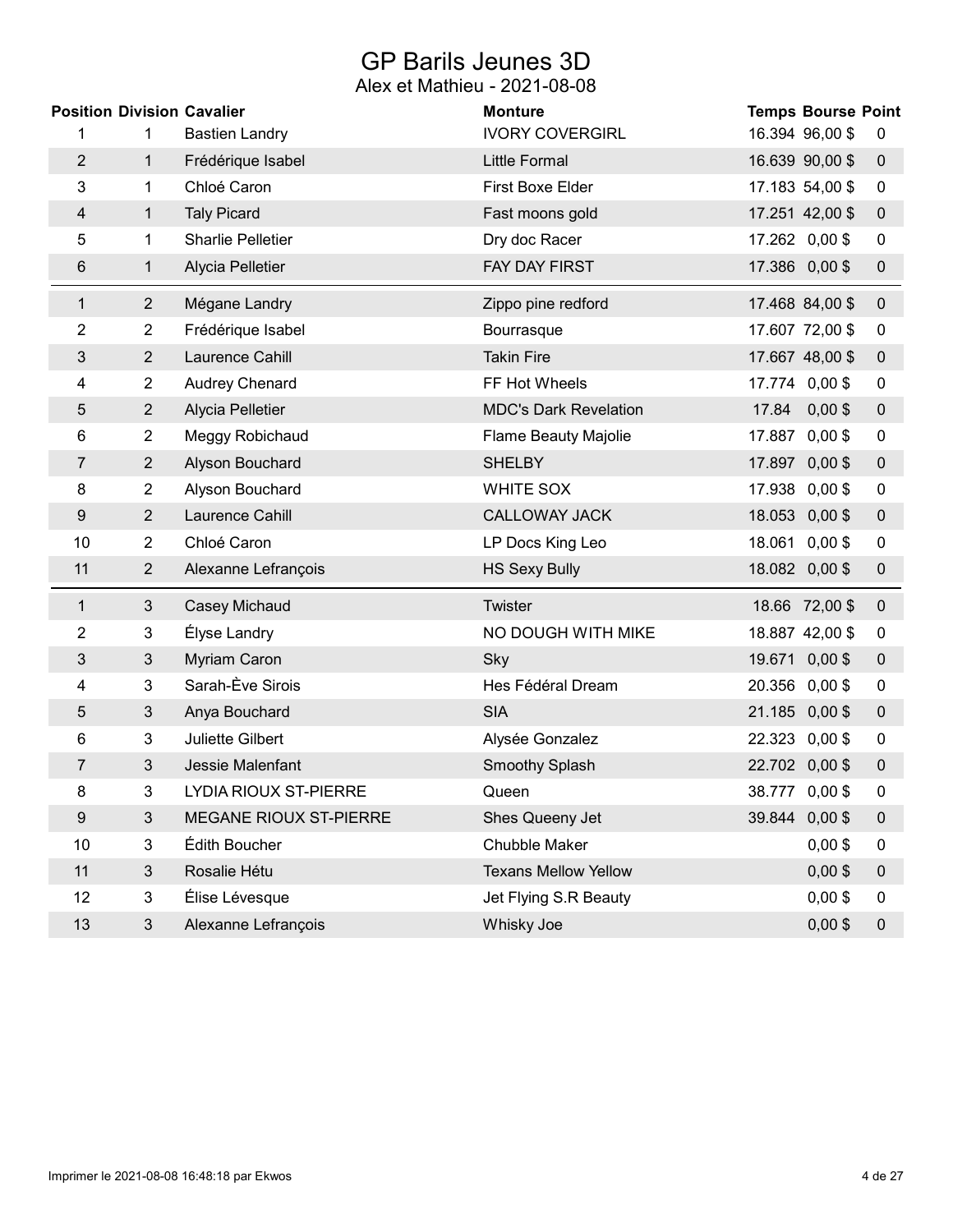### Barils Jeunes 13 ans et moins 2D Alex et Mathieu - 2021-08-07

|                |                | <b>Position Division Cavalier</b> | <b>Monture</b>              |                | <b>Temps Bourse Point</b> |                |
|----------------|----------------|-----------------------------------|-----------------------------|----------------|---------------------------|----------------|
|                |                | Meggy Robichaud                   | <b>Flame Beauty Majolie</b> |                | 18.068 48,00 \$           | -5             |
| $\overline{2}$ | 1.             | Frédérique Isabel                 | Bourrasque                  |                | 18.264 38,00 \$           | $\overline{4}$ |
| 3              | $\mathbf 1$    | Maika Lavoie                      | <b>JUMPET</b>               |                | 18.567 30,00 \$           | 3              |
| 4              | $\mathbf{1}$   | Casey Michaud                     | <b>Twister</b>              |                | 18.661 0,00\$             | $\overline{2}$ |
| 5              | 1              | Alexanne Lefrançois               | <b>HS Sexy Bully</b>        |                | 18.942 0,00\$             | 1              |
| 1              | $\overline{2}$ | Alexanne Lefrançois               | Whisky Joe                  |                | 19.103 24,00 \$           | 5              |
|                |                |                                   |                             |                |                           |                |
| 2              | $\overline{2}$ | Édith Boucher                     | Chubble Maker               |                | 19.491 19,00 \$           | 4              |
| 3              | 2              | Maika Lavoie                      | Moochie summer jet          | 20.585 0,00 \$ |                           | 3              |
| 4              | $\overline{2}$ | <b>Florence Bastille</b>          | Alizée Gonzalez             |                | 21.282 0,00 \$            | $\overline{2}$ |
| 5              | $\overline{2}$ | Océane Lavoie                     | Kaya                        | 25.61          | $0,00$ \$                 | 1              |
| 6              | $\overline{2}$ | Rosalie Hétu                      | <b>Texans Mellow Yellow</b> |                | $0,00$ \$                 | $\mathbf 0$    |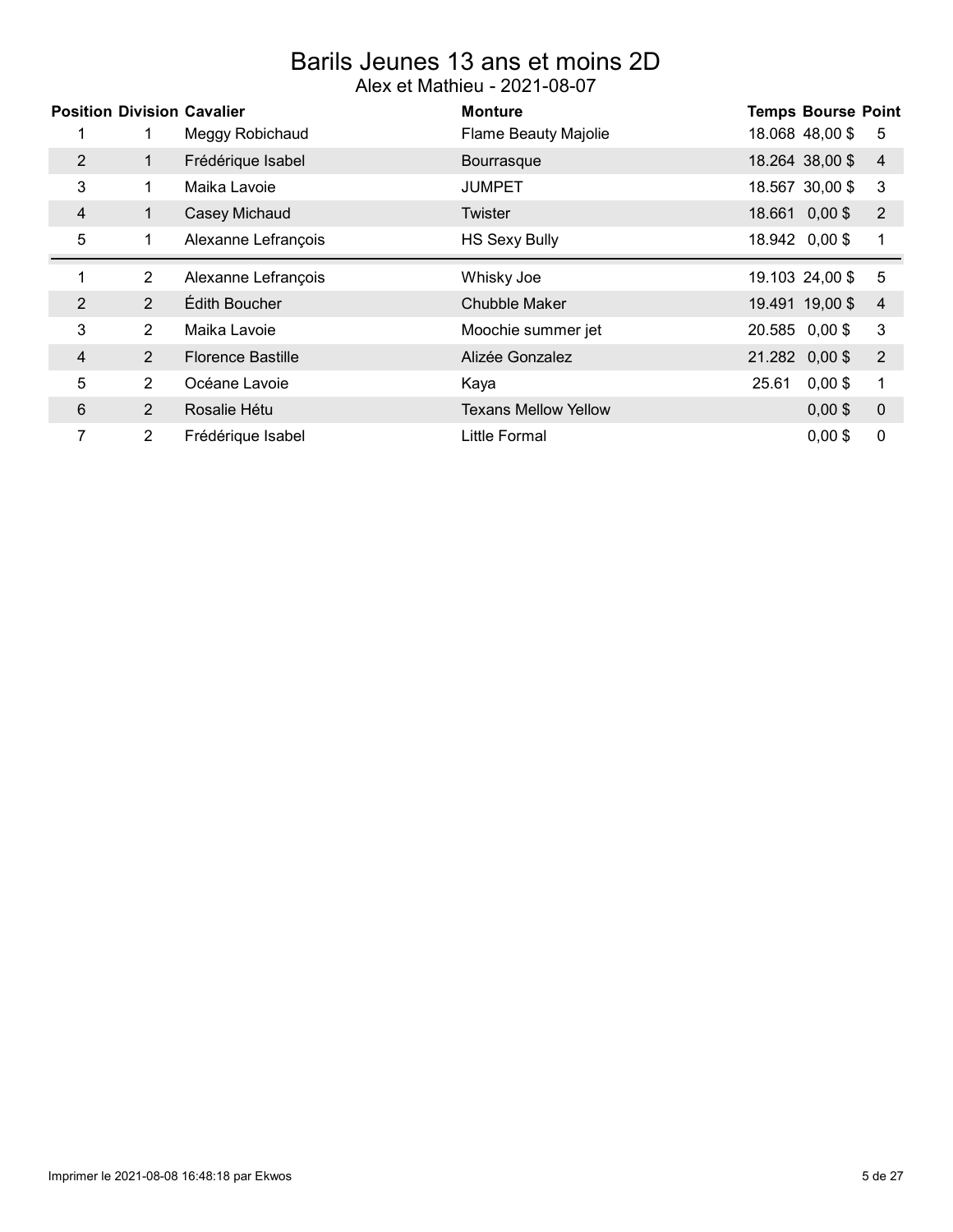## GP Barils Adultes 3D

|                |                | <b>Position Division Cavalier</b> | <b>Monture</b>              | <b>Temps Bourse Point</b> |                  |
|----------------|----------------|-----------------------------------|-----------------------------|---------------------------|------------------|
| 1              | 1              | <b>Catherine Miousse</b>          | Courageous Dream            | 16.335 330,00 \$          | 0                |
| $\overline{c}$ | $\mathbf{1}$   | Marc André Poulin                 | Glitter blu Diamond         | 16.352 264,00 \$          | $\mathbf 0$      |
| 3              | 1              | Frederique Jean                   | LL Sea Bar Cute             | 16.382 176,00 \$          | 0                |
| 4              | 1              | Laurie Groleau Malenfant          | Demonic Dale                | 16.422 132,00 \$          | $\mathbf 0$      |
| 5              | 1              | Léonie Dumont                     | Fire Otoe Bar               | 16.547 88,00 \$           | 0                |
| 6              | $\mathbf 1$    | Elisabeth Asselin                 | <b>EASY TYSON LADY</b>      | 16.738<br>$0,00$ \$       | $\mathbf 0$      |
| 7              | 1              | <b>Francis Viel</b>               | Lady Boulet                 | $0,00$ \$<br>16.807       | 0                |
| 8              | $\mathbf{1}$   | Manon D'Amours                    | Am a Firefighter            | $0,00$ \$<br>16.817       | $\mathbf 0$      |
| 9              | 1              | <b>Catherine Miousse</b>          | <b>Takin Fire</b>           | 16.874<br>$0,00$ \$       | $\mathbf 0$      |
| 10             | 1              | <b>Etienne Ouellet</b>            | Let's PERKS                 | 16.894<br>$0,00$ \$       | $\pmb{0}$        |
| 11             | 1              | <b>Martin Proulx</b>              | <b>LIMDECK ARROW</b>        | $0,00$ \$<br>16.981       | 0                |
| 12             | $\mathbf{1}$   | Frederique Jean                   | Gentleman Jack Fame         | $0,00$ \$<br>17.015       | $\mathbf 0$      |
| 13             | 1              | Manon D'Amours                    | ALL AMERICAN PEACH          | $0,00$ \$<br>17.064       | $\mathbf 0$      |
| 14             | $\mathbf{1}$   | <b>Tony Landry</b>                | My Otoe Bar                 | 17.119<br>$0,00$ \$       | $\mathbf 0$      |
| 15             | 1              | Mathieu Savoie                    | Dashin'N Screamin           | $0,00$ \$<br>17.198       | 0                |
| 16             | $\mathbf{1}$   | Craig Gagnon                      | Im The Best Yankee          | $0,00$ \$<br>17.242       | $\pmb{0}$        |
| 17             | 1              | Jenny Frappier                    | <b>Emergency Fire</b>       | $0,00$ \$<br>17.25        | 0                |
| 18             | $\mathbf{1}$   | Alexandra Soucy                   | <b>Glorie For Yankee</b>    | $0,00$ \$<br>17.267       | $\pmb{0}$        |
| 19             | 1              | Éric Caron                        | First Boxe Elder            | 17.32<br>$0,00$ \$        | $\pmb{0}$        |
|                |                |                                   |                             |                           |                  |
| 1              | $\overline{2}$ | Mélanie Thibault                  | <b>MT Channing</b>          | 17.393 264,00 \$          | 0                |
| $\overline{c}$ | $\overline{2}$ | Mathieu Lévesque                  | <b>EASY SIS FOR EVER</b>    | 17.403 220,00 \$          | $\pmb{0}$        |
| 3              | $\overline{2}$ | Anne Marie Tremblay               | <b>BW Devil be Dashin</b>   | 17.411 154,00 \$          | $\pmb{0}$        |
| 4              | $\overline{2}$ | Mathieu Savoie                    | <b>RUNAWAY YANKEE</b>       | 17.52 110,00 \$           | $\boldsymbol{0}$ |
| 5              | $\overline{2}$ | Marc André Grondin                | Lela Diamond Cash           | $0,00$ \$<br>17.67        | 0                |
| 6              | $\overline{2}$ | Serge Grondin                     | THE HEART                   | $0,00$ \$<br>17.681       | $\pmb{0}$        |
| 7              | $\overline{2}$ | Mégane Turcotte                   | <b>Cutters Flame Dancer</b> | $0,00$ \$<br>17.781       | $\mathbf 0$      |
| 8              | $\overline{2}$ | <b>Francis Viel</b>               | Fire Louisiana              | 17.808<br>$0,00$ \$       | $\pmb{0}$        |
| $\mathbf{1}$   | $\mathfrak{S}$ | Meagan Laferrière                 | Dash my Tyson Micky         | 17.865 198,00 \$          | $\pmb{0}$        |
| 2              | 3              | Keven Charest Beaulieu            | THE LAST KICK               | 17.88 154,00 \$           | $\mathbf 0$      |
| 3              | $\mathfrak{Z}$ | Craig Gagnon                      | Mr Perk Honor               | 17.968 110,00 \$          | $\mathbf 0$      |
| 4              | 3              | Éric Caron                        | Dakota                      | 18.178<br>$0,00$ \$       | 0                |
| 5              | $\mathfrak{Z}$ | Fanny Gougoux                     | Bourrasque                  | $0,00$ \$<br>18.314       | $\boldsymbol{0}$ |
| 6              | 3              | Mercedès Lévesque                 | Victory                     | $0,00$ \$<br>18.686       | 0                |
| $\overline{7}$ | $\mathfrak{S}$ | Marjorie Talbot                   | LUCK A CHANCE               | 18.697<br>$0,00$ \$       | $\mathbf 0$      |
| 8              | 3              | Antoine Landry                    | <b>TI-GARS</b>              | $0,00$ \$<br>18.796       | $\pmb{0}$        |
| 9              | $\mathfrak{S}$ | Marjorie Talbot                   | SPIRIT HOLLYWOOD TAC        | 18.808<br>$0,00$ \$       | $\mathbf 0$      |
| 10             | 3              | Mathieu Lévesque                  | Last easysis forever        | $0,00$ \$<br>18.819       | 0                |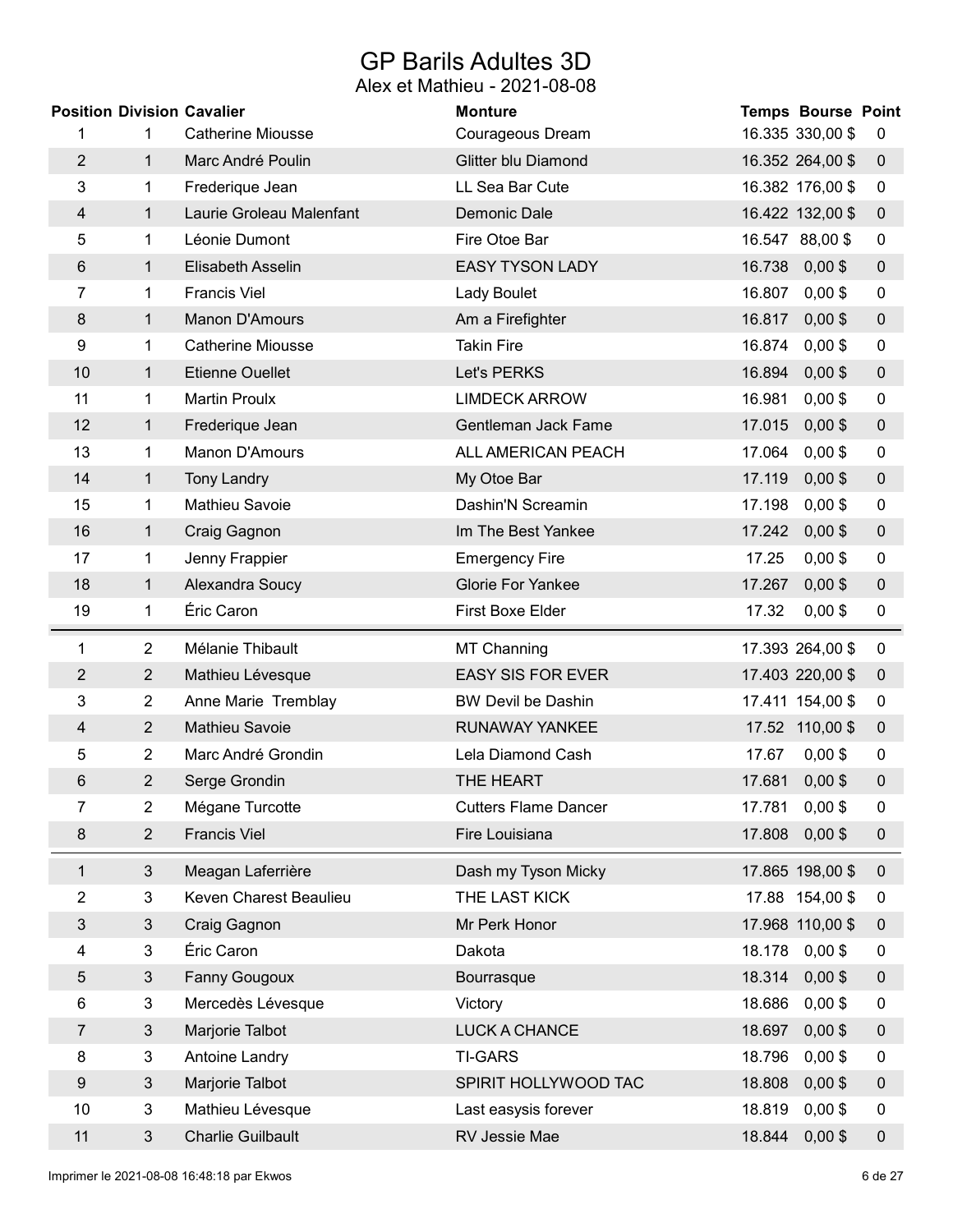## GP Barils Adultes 3D

|    |                | <b>Position Division Cavalier</b> | <b>Monture</b>           |        | <b>Temps Bourse Point</b> |           |
|----|----------------|-----------------------------------|--------------------------|--------|---------------------------|-----------|
| 12 | 3              | <b>Christine Desrochers</b>       | Dark Queen Prime Kid     | 18.97  | $0,00$ \$                 | 0         |
| 13 | 3              | <b>Sylvain Paquet</b>             | Que Dows Play Girl       | 19.303 | $0,00$ \$                 | $\pmb{0}$ |
| 14 | 3              | Mégane Turcotte                   | <b>SEA BRIGHT DUSK</b>   | 19.372 | $0,00$ \$                 | 0         |
| 15 | $\mathbf{3}$   | Mélanie Lepage                    | DL Yo Mis Peppy Star     | 19.511 | $0,00$ \$                 | $\pmb{0}$ |
| 16 | 3              | <b>Francis Landry</b>             | <b>BARBIE</b>            | 19.637 | $0,00$ \$                 | 0         |
| 17 | 3              | Valerie Beaulieu                  | My Tyson for Kass        | 22.116 | $0,00$ \$                 | $\pmb{0}$ |
| 18 | 3              | Roxanne Dubé                      | Enzo                     | 23.03  | $0,00$ \$                 | 0         |
| 19 | 3              | <b>Bastien Landry</b>             | <b>MISS FORMAL DASH</b>  |        | $0,00$ \$                 | $\pmb{0}$ |
| 20 | 3              | Naomy Albert                      | <b>AMAZING SPIRIT</b>    |        | $0,00$ \$                 | $\pmb{0}$ |
| 21 | 3              | Stephanie St-Laurent              | <b>MY FIRST CUTTER</b>   |        | $0,00$ \$                 | $\pmb{0}$ |
| 22 | 3              | Serge Landry                      | <b>ROSIE</b>             |        | $0,00$ \$                 | $\pmb{0}$ |
| 23 | 3              | Julien Paquet                     | <b>Good N Sweet Fire</b> |        | $0,00$ \$                 | $\pmb{0}$ |
| 24 | 3              | Serge Grondin                     | Laruade Marmtacs (Marti) |        | $0,00$ \$                 | $\pmb{0}$ |
| 25 | 3              | <b>Martin Proulx</b>              | <b>SNOW STREAKER</b>     |        | $0,00$ \$                 | $\pmb{0}$ |
| 26 | 3              | <b>Martin Plante</b>              | <b>Misread Secret</b>    |        | $0,00$ \$                 | $\pmb{0}$ |
| 27 | 3 <sup>1</sup> | <b>Etienne Ouellet</b>            | Miss X-Treme Firework    |        | $0,00$ \$                 | $\pmb{0}$ |
| 28 | 3              | <b>Etienne Ouellet</b>            | Luna oto Bar             |        | $0,00$ \$                 | $\pmb{0}$ |
| 29 | 3              | <b>Tony Landry</b>                | <b>IVORY COVERGIRL</b>   |        | $0,00$ \$                 | $\pmb{0}$ |
| 30 | 3              | Frederique Jean                   | <b>Tony Perks</b>        |        | $0,00$ \$                 | 0         |
| 31 | 3              | <b>Annie Ross</b>                 | Lena tuf gal             |        | $0,00$ \$                 | $\pmb{0}$ |
| 32 | 3              | Nathalie Martel                   | Lady love money          |        | $0,00$ \$                 | $\pmb{0}$ |
| 33 | 3              | Marie-Josée Roy                   | LP Docs King Leo         |        | $0,00$ \$                 | $\pmb{0}$ |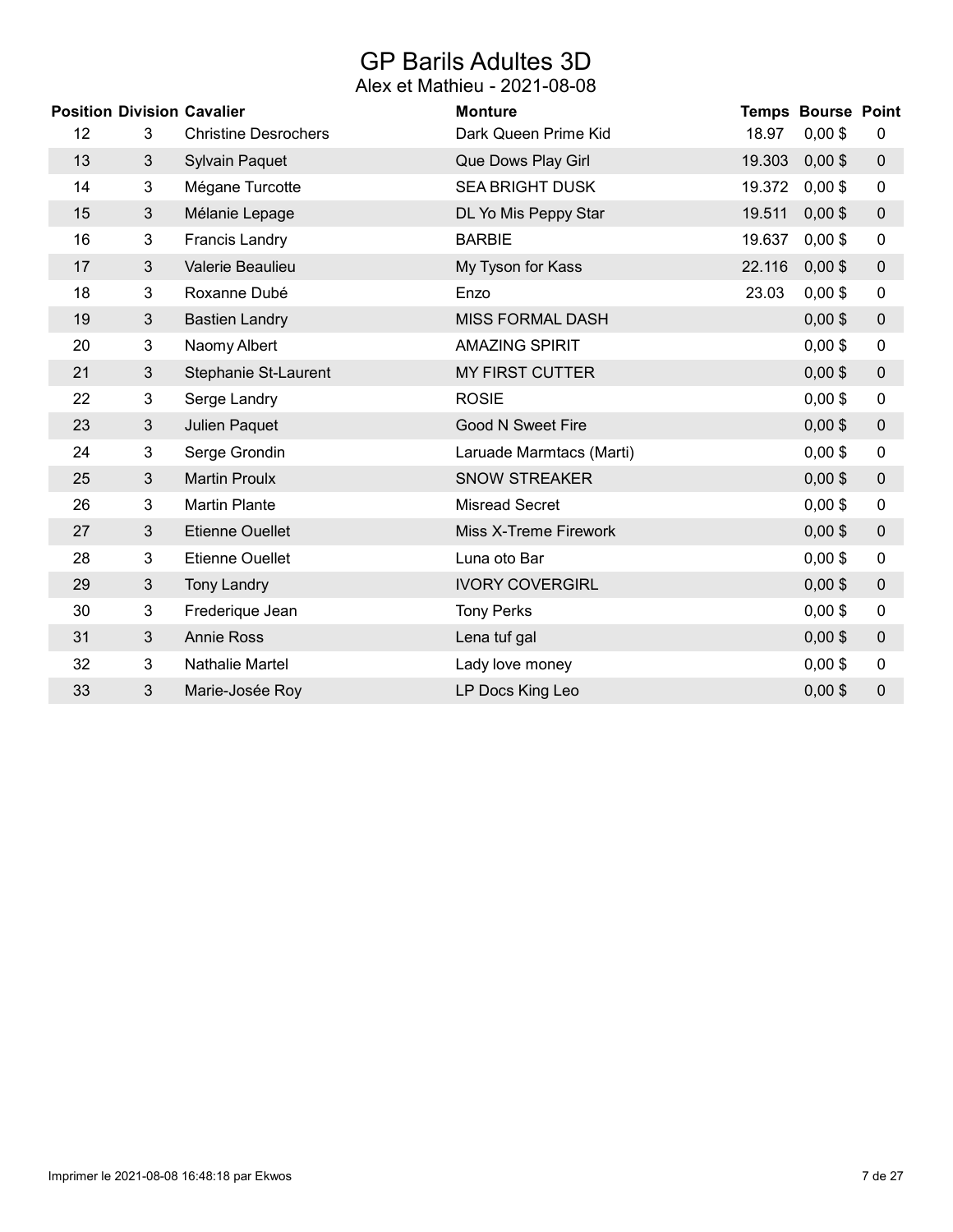## Barils Jeunes 14-18 ans 2D

|                |                | <b>Position Division Cavalier</b> | <b>Monture</b>               | <b>Temps Bourse Point</b> |                |
|----------------|----------------|-----------------------------------|------------------------------|---------------------------|----------------|
| 1              |                | Élise Lévesque                    | Jet Flying S.R Beauty        | 17.001 60,00 \$           | 5              |
| $\overline{2}$ | $\mathbf{1}$   | Chloé Caron                       | <b>First Boxe Elder</b>      | 17.138 48,00 \$           | $\overline{4}$ |
| 3              | 1              | <b>Sharlie Pelletier</b>          | Dry doc Racer                | 17.34 38,00 \$            | 3              |
| 4              | 1              | <b>Audrey Chenard</b>             | FF Hot Wheels                | 17.393 35,00 \$           | $\overline{2}$ |
| 5              | 1              | Mégane Landry                     | Zippo pine redford           | 17.418 0,00 \$            | $\mathbf{1}$   |
| 6              | 1              | Laurence Cahill                   | <b>Takin Fire</b>            | 17.713 0,00 \$            | $\pmb{0}$      |
| 1              | $\overline{2}$ | Alyson Bouchard                   | <b>WHITE SOX</b>             | 18.281 33,00 \$           | $\overline{5}$ |
| $\overline{2}$ | $\overline{2}$ | Laurence Cahill                   | <b>CALLOWAY JACK</b>         | 18.376 25,00 \$           | 4              |
| 3              | $\overline{2}$ | Chloé Caron                       | LP Docs King Leo             | 18.518 13,00 \$           | $\sqrt{3}$     |
| 4              | 2              | Alycia Pelletier                  | <b>MDC's Dark Revelation</b> | 18.567 0,00 \$            | $\overline{2}$ |
| 5              | $\overline{2}$ | Anya Bouchard                     | <b>SHELBY</b>                | 19.643 0,00 \$            | $\mathbf{1}$   |
| 6              | $\overline{2}$ | Élyse Landry                      | NO DOUGH WITH MIKE           | 21.186 0,00 \$            | 0              |
| $\overline{7}$ | $\overline{2}$ | Youri Malenfant                   | Smoothy Splash               | 21.821 0,00 \$            | $\pmb{0}$      |
| 8              | $\overline{2}$ | Anya Bouchard                     | <b>SIA</b>                   | 22.345 0,00 \$            | 0              |
| 9              | $\overline{2}$ | Sarah-Ève Sirois                  | Shes Cash Down Jet           | 25.562 0,00 \$            | $\pmb{0}$      |
| 10             | $\overline{2}$ | <b>Bastien Landry</b>             | <b>IVORY COVERGIRL</b>       | $0,00$ \$                 | 0              |
| 11             | $\overline{2}$ | <b>Taly Picard</b>                | Fast moons gold              | $0,00$ \$                 | $\pmb{0}$      |
| 12             | $\overline{2}$ | Myriam Caron                      | Sky                          | $0,00$ \$                 | $\pmb{0}$      |
| 13             | $\overline{2}$ | Élise Lévesque                    | Gentleman Jack Fame          | $0,00$ \$                 | $\pmb{0}$      |
| 14             | 2              | Alycia Pelletier                  | <b>FAY DAY FIRST</b>         | $0,00$ \$                 | 0              |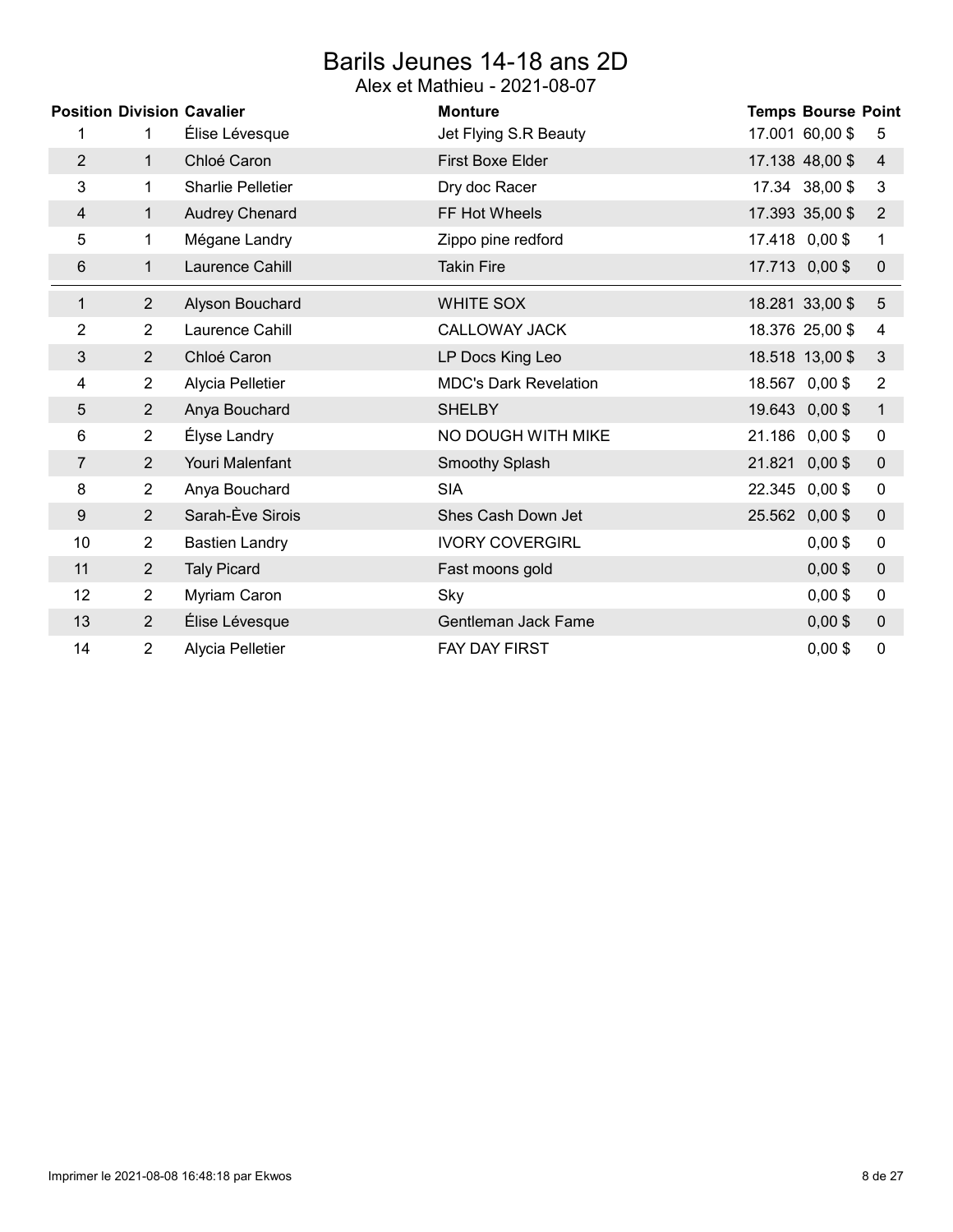### GP Tour 2D Alex et Mathieu - 2021-08-08

|                |                | <b>Position Division Cavalier</b> | <b>Monture</b>              |        | <b>Temps Bourse Point</b> |             |
|----------------|----------------|-----------------------------------|-----------------------------|--------|---------------------------|-------------|
| 1              | 1              | Jenny Frappier                    | <b>Emergency Fire</b>       |        | 8.095 106,00 \$           | 0           |
| $\overline{2}$ | $\mathbf{1}$   | Mélina Rioux                      | SMOOTH STONEY BROOK         | 8.154  | $96,00$ \$                | $\pmb{0}$   |
| 3              | 1              | Chloé Caron                       | <b>First Boxe Elder</b>     |        | 8.237 72,00 \$            | $\pmb{0}$   |
| 4              | $\mathbf{1}$   | Mélina Rioux                      | NO DOUGH WITH MIKE          | 8.245  | 48,00\$                   | $\pmb{0}$   |
| 5              | 1              | Elisabeth Asselin                 | <b>EASY TYSON LADY</b>      | 8.286  | $0,00$ \$                 | $\pmb{0}$   |
| 6              | $\mathbf{1}$   | Etienne St-Pierre                 | <b>MISS BEAUTY FLICKA</b>   | 8.315  | $0,00$ \$                 | $\pmb{0}$   |
| 7              | 1              | Chloé Caron                       | LP Docs King Leo            | 8.321  | $0,00$ \$                 | $\pmb{0}$   |
| 8              | $\mathbf{1}$   | Mathieu Savoie                    | <b>GOOD DIRECTION</b>       | 8.322  | $0,00$ \$                 | $\mathbf 0$ |
| 9              | 1              | <b>Francis Landry</b>             | <b>Terror Alert</b>         | 8.443  | $0,00$ \$                 | $\pmb{0}$   |
| 10             | $\mathbf{1}$   | Éric Caron                        | Dakota                      | 8.489  | $0,00$ \$                 | $\mathbf 0$ |
| 11             | 1              | Mélyna Marquis                    | Coronas Chrome              | 8.524  | $0,00$ \$                 | $\pmb{0}$   |
| 12             | $\mathbf{1}$   | <b>Mathieu Savoie</b>             | Dashin'N Screamin           | 8.562  | $0,00$ \$                 | $\pmb{0}$   |
| 13             | 1              | <b>Annie Ross</b>                 | <b>LIMDECK ARROW</b>        | 8.576  | $0,00$ \$                 | $\pmb{0}$   |
| 1              | $\overline{2}$ | Marjorie Talbot                   | SPIRIT HOLLYWOOD TAC        | 8.642  | 86,00\$                   | $\mathbf 0$ |
| $\overline{2}$ | $\overline{2}$ | Alyson Bouchard                   | <b>WHITE SOX</b>            | 8.657  | 48,00\$                   | $\pmb{0}$   |
| 3              | $\overline{2}$ | Alyson Bouchard                   | <b>SHELBY</b>               | 8.694  | 24,00\$                   | $\pmb{0}$   |
| 4              | $\overline{2}$ | Rosalie Hétu                      | <b>Texans Mellow Yellow</b> | 8.781  | $0,00$ \$                 | $\pmb{0}$   |
| 5              | $\overline{2}$ | <b>Martin Plante</b>              | <b>Misread Secret</b>       | 8.856  | $0,00$ \$                 | $\pmb{0}$   |
| 6              | $\overline{2}$ | Mégane Turcotte                   | <b>SEA BRIGHT DUSK</b>      | 9.014  | $0,00$ \$                 | $\pmb{0}$   |
| 7              | 2              | <b>Martin Proulx</b>              | <b>SNOW STREAKER</b>        | 9.112  | $0,00$ \$                 | 0           |
| $\bf 8$        | $\overline{2}$ | Édith Boucher                     | <b>Chubble Maker</b>        | 9.274  | $0,00$ \$                 | $\pmb{0}$   |
| 9              | $\overline{2}$ | Antoine Landry                    | <b>TI-GARS</b>              | 9.391  | $0,00$ \$                 | 0           |
| 10             | $\overline{2}$ | <b>Etienne St-Pierre</b>          | Hes Fédéral Dream           | 9.393  | $0,00$ \$                 | $\pmb{0}$   |
| 11             | 2              | <b>Christine Desrochers</b>       | Dark Queen Prime Kid        | 9.44   | $0,00$ \$                 | 0           |
| 12             | $\sqrt{2}$     | Alexanne Lefrançois               | Whisky Joe                  | 9.716  | $0,00$ \$                 | $\pmb{0}$   |
| 13             | $\overline{2}$ | Myriam Caron                      | Sky                         | 9.83   | $0,00$ \$                 | 0           |
| 14             | $\sqrt{2}$     | Anya Bouchard                     | <b>SIA</b>                  | 11.192 | $0,00$ \$                 | $\pmb{0}$   |
| 15             | $\overline{2}$ | Naomy Albert                      | <b>AMAZING SPIRIT</b>       |        | $0,00$ \$                 | 0           |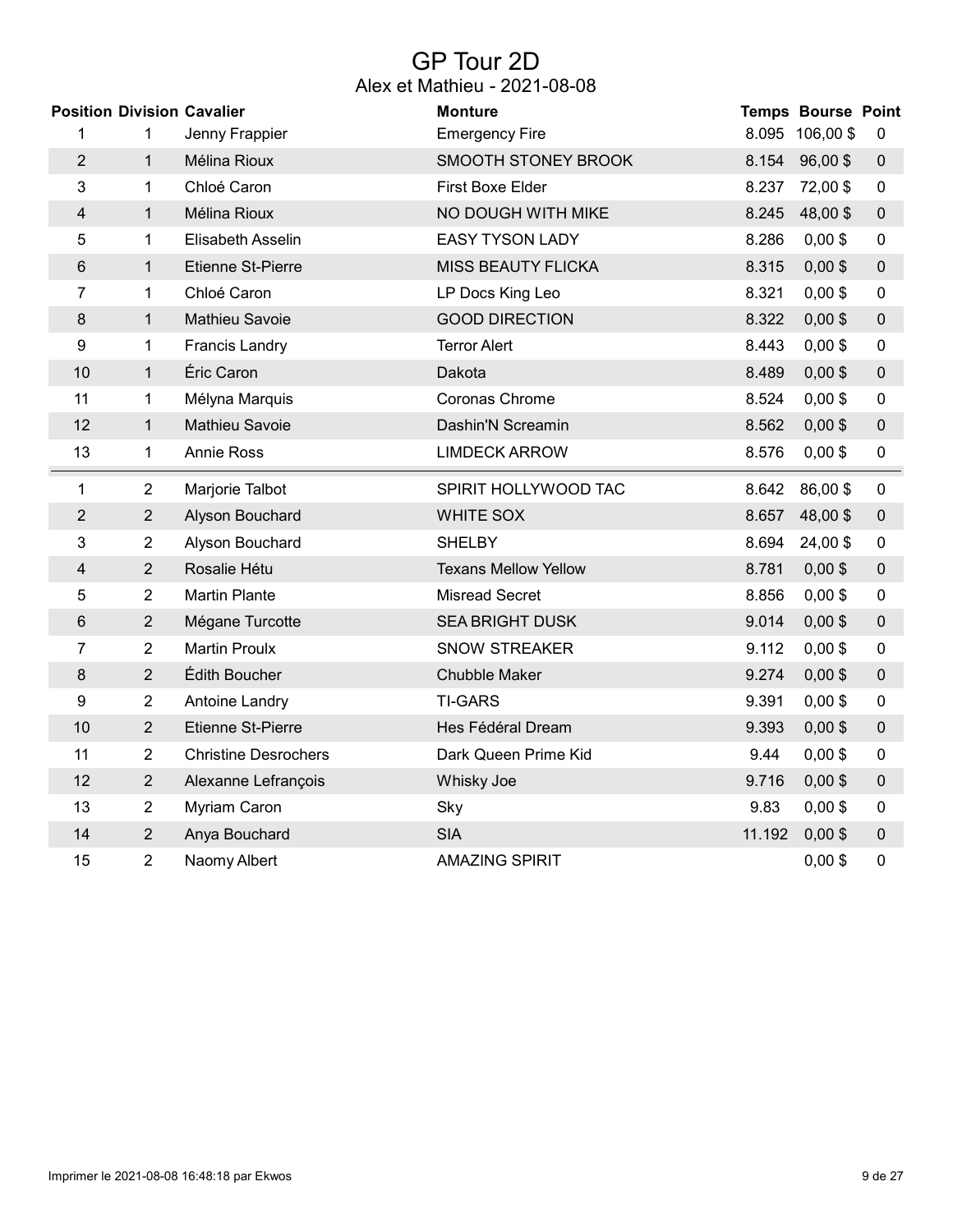# Futurité et Maturité

|                | <b>Position Division Cavalier</b> |                          | <b>Monture</b>           | <b>Temps Bourse Point</b> |                  |
|----------------|-----------------------------------|--------------------------|--------------------------|---------------------------|------------------|
|                |                                   | Laurie Groleau Malenfant | Demonic Dale             | 16.575 75,00 \$           | 5                |
| $\overline{2}$ |                                   | Léonie Dumont            | Fire Otoe Bar            | 17.284 60,00 \$           | $\overline{4}$   |
| 3              | 1                                 | Léonie Dumont            | Chexx that's zippo lady  | 17.492 48,00 \$           | 3                |
| 4              | 1                                 | <b>Tony Landry</b>       | My Otoe Bar              | 17.844 38,00 \$           | $\overline{2}$   |
| 5              | 1                                 | <b>Francis Viel</b>      | Fire Louisiana           | 17.889 30,00 \$           | 1                |
| 6              | $\mathbf 1$                       | Mercedès Lévesque        | Victory                  | 18.324 0,00 \$            | $\mathbf 0$      |
| 7              | 1                                 | <b>Charlie Guilbault</b> | RV Jessie Mae            | 18.328 0,00 \$            | $\mathbf 0$      |
| 8              | 1                                 | Serge Grondin            | Laruade Marmtacs (Marti) | 18.342 0,00 \$            | $\pmb{0}$        |
| 9              | 1.                                | Marc André Grondin       | Lela Diamond Cash        | 18.595 0,00 \$            | $\mathbf 0$      |
| 10             | 1                                 | Mathieu Lévesque         | Last easysis forever     | 20.117 0,00 \$            | $\boldsymbol{0}$ |
| 11             | 1                                 | Stacy Lavoie             | Shelby Gold              | 20.161 0,00 \$            | 0                |
| 12             | 1                                 | Mélanie Lepage           | DL Yo Mis Peppy Star     | 22.245 0,00 \$            | $\mathbf 0$      |
| 13             | 1                                 | Maya Ouellet             | Spartan                  | 23.113 0,00 \$            | 0                |
| 14             | 1                                 | Manon D'Amours           | Coronaspark of fire      | 29.672 0,00 \$            | $\mathbf 0$      |
| 15             | 1                                 | Valerie Beaulieu         | My Tyson for Kass        | 30.48 0,00 \$             | 0                |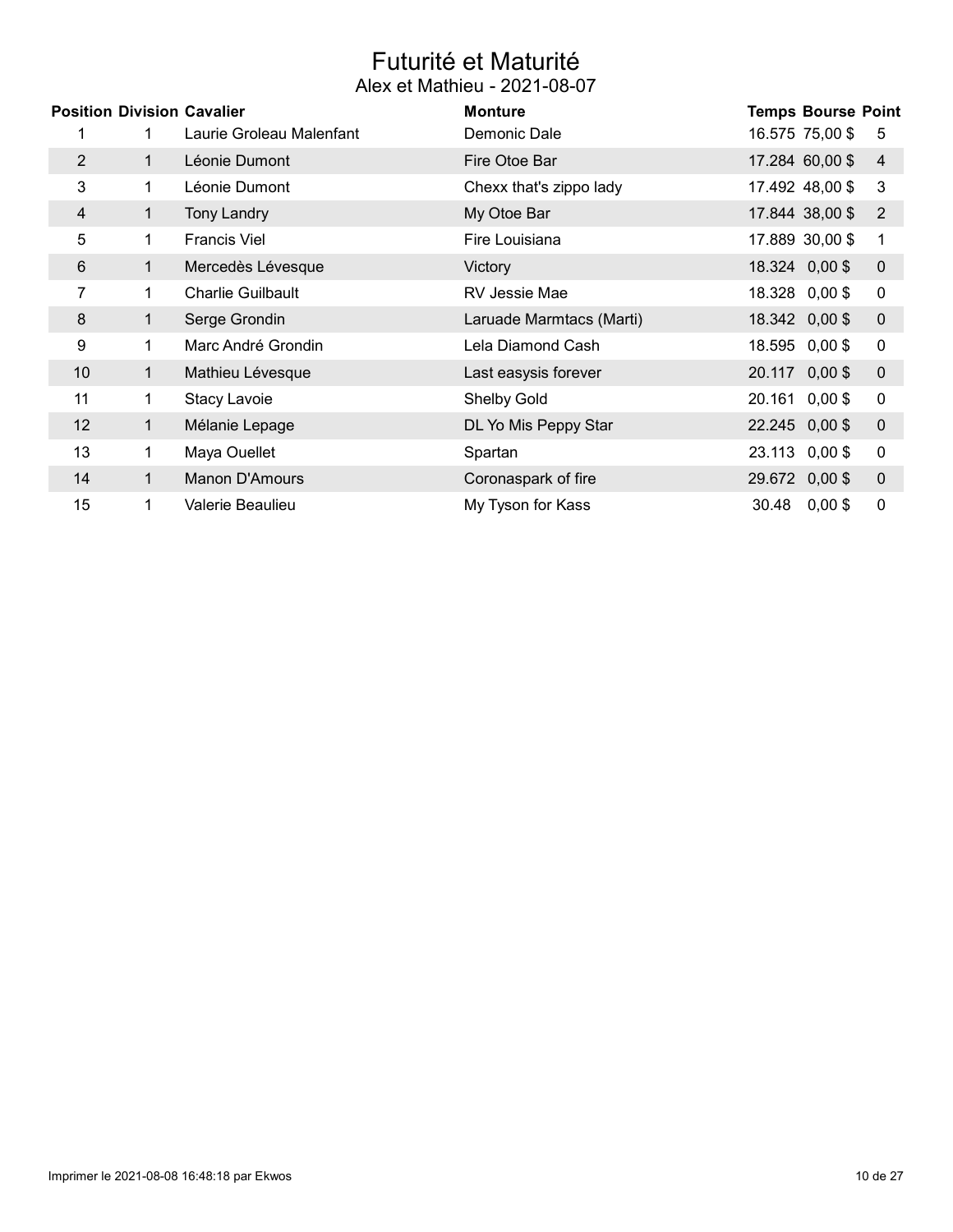## Aller Retour Poneys

|  | <b>Position Division Cavalier</b> | Monture         | <b>Temps Bourse Point</b> |                         |
|--|-----------------------------------|-----------------|---------------------------|-------------------------|
|  | MEGANE RIOUX ST-PIERRE            | Shes Queeny Jet | 20.783 0,00\$ 5           |                         |
|  | LYDIA RIOUX ST-PIERRE             | Queen           | $24.053$ 0,00\$ 4         |                         |
|  | Enya Lavoie                       | Hollywood Star  | 30.709 0,00 \$            | $\overline{\mathbf{3}}$ |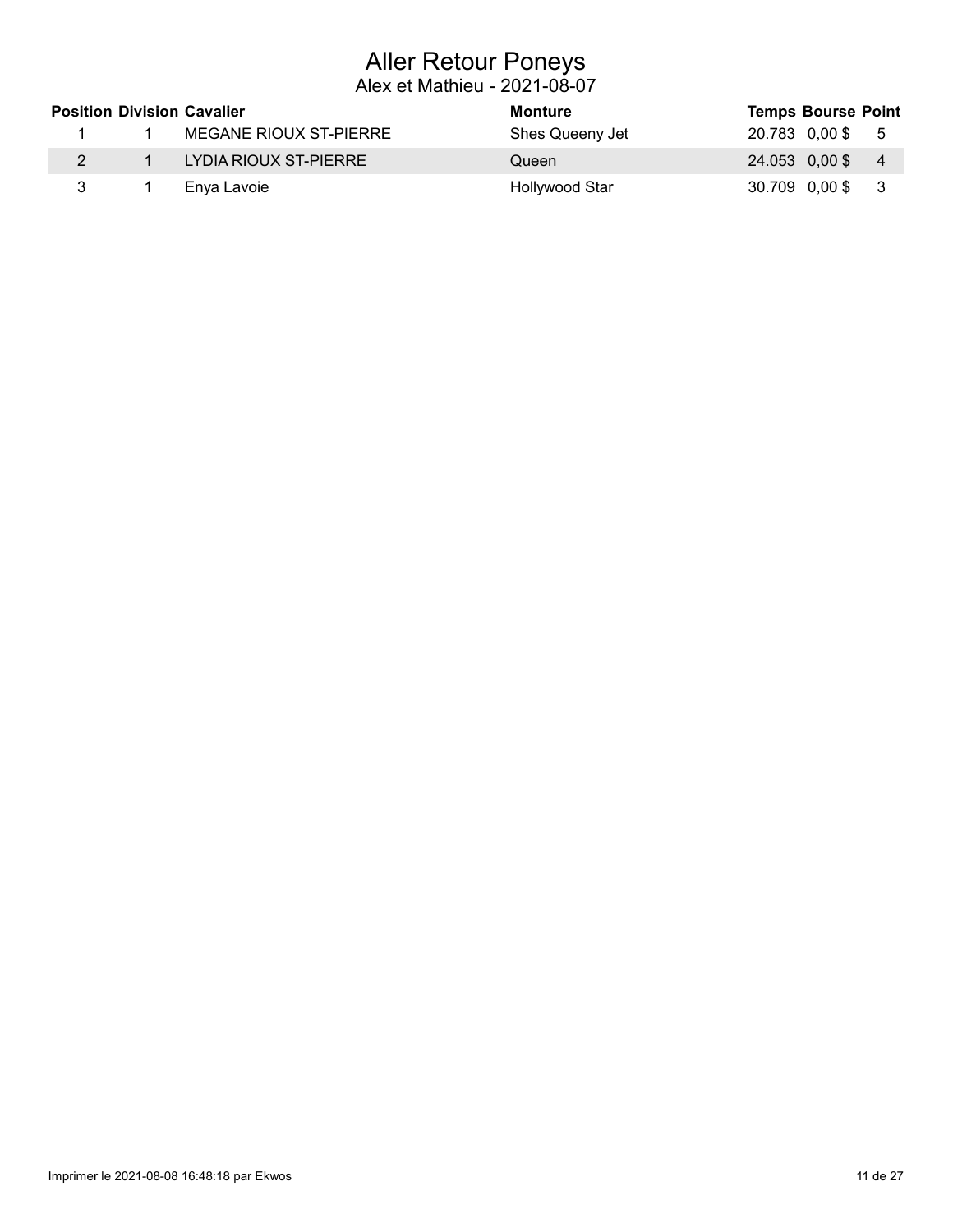# Aller Retour Débutant

|                       | <b>Position Division Cavalier</b> | <b>Monture</b>   | <b>Temps Bourse Point</b> |                |
|-----------------------|-----------------------------------|------------------|---------------------------|----------------|
|                       | Mégane Proulx                     | Raiser Dream     | 9.353 14,00 \$ 5          |                |
| $\mathbf{2}^{\prime}$ | Marie-Josée Roy                   | LP Docs King Leo | $9.367$ 11,00\$           | $\overline{4}$ |
| 3                     | Stacy Lavoie                      | Shelby Gold      | 10.145 0,00 \$            | - 3            |
| 4                     | Amelya Duchaine                   | <b>Mister</b>    | $10.871$ 0,00 \$          | - 2            |
| 5                     | <b>Roxanne Michaud Pelletier</b>  | Delphine         | $0,00$ \$                 | 0              |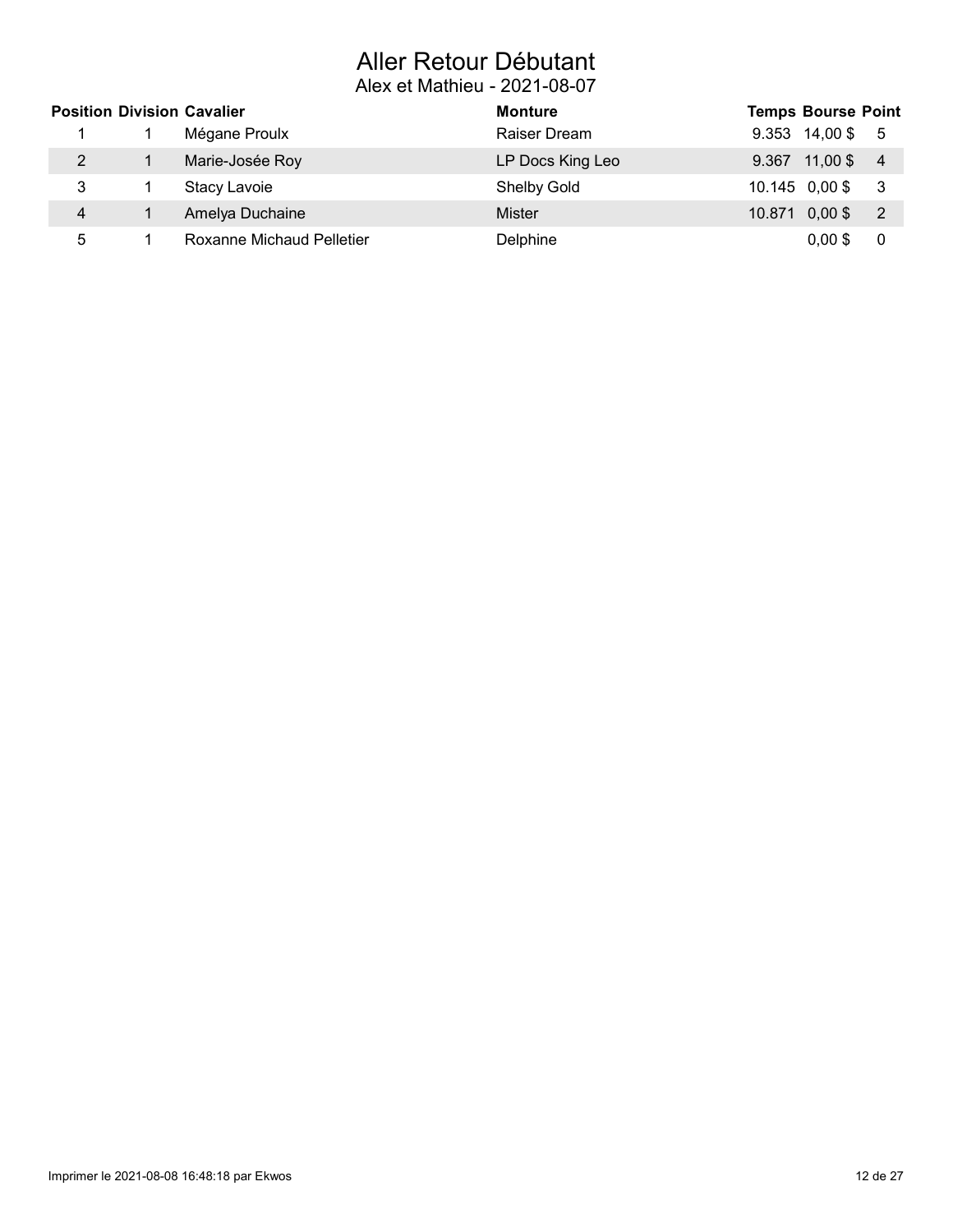# Aller Retour 18 ans et moins 3D

|                | <b>Position Division Cavalier</b> |                     | <b>Monture</b>               | <b>Temps Bourse Point</b>            |
|----------------|-----------------------------------|---------------------|------------------------------|--------------------------------------|
| 1              | 1.                                | Mégane Landry       | Zippo pine redford           | 8.545 61,00 \$<br>5                  |
| $\overline{2}$ | $\mathbf{1}$                      | Alycia Pelletier    | <b>MDC's Dark Revelation</b> | 8.615 48,00 \$<br>4                  |
| 3              | 1                                 | <b>Taly Picard</b>  | Fast moons gold              | 8.755 38,00 \$<br>3                  |
| 4              | $\mathbf{1}$                      | Maika Lavoie        | <b>JUMPET</b>                | 8.804<br>$0,00$ \$<br>$\overline{2}$ |
| 5              | 1                                 | Chloé Caron         | First Boxe Elder             | 8.912<br>$0,00$ \$<br>$\mathbf 1$    |
| 6              | 1                                 | Meggy Robichaud     | <b>Flame Beauty Majolie</b>  | 9.003<br>$0,00$ \$<br>$\mathbf 0$    |
| 7              | 1                                 | Frédérique Isabel   | <b>Little Formal</b>         | 9.014<br>$0,00$ \$<br>$\pmb{0}$      |
| 1              | 2                                 | Alexanne Lefrançois | Whisky Joe                   | 5<br>9.298 31,00 \$                  |
| $\overline{2}$ | $\overline{2}$                    | Édith Boucher       | <b>Chubble Maker</b>         | 9.438 23,00 \$<br>4                  |
| 3              | $\overline{2}$                    | Casey Michaud       | Twister                      | 9.506 20,00 \$<br>3                  |
|                |                                   |                     |                              |                                      |
| 1              | 3                                 | Myriam Caron        | Sky                          | 9.713 18,00 \$<br>5                  |
| 2              | 3                                 | Maya Ouellet        | Spartan                      | 10.248 15,00 \$<br>4                 |
| 3              | 3                                 | Youri Malenfant     | Smoothy Splash               | 10.383 0,00 \$<br>3                  |
| 4              | 3                                 | Maika Lavoie        | Moochie summer jet           | 10.476 0,00 \$<br>$\overline{2}$     |
| 5              | 3                                 | Océane Lavoie       | Kaya                         | 10.752 0,00 \$<br>$\mathbf 1$        |
| 6              | 3                                 | Anya Bouchard       | <b>SIA</b>                   | 10.819 0,00 \$<br>$\mathbf 0$        |
| 7              | 3                                 | Anya Bouchard       | <b>SHELBY</b>                | 10.948 0,00\$<br>$\pmb{0}$           |
| 8              | 3                                 | Rosalie Hétu        | <b>Texans Mellow Yellow</b>  | $0,00$ \$<br>$\pmb{0}$               |
| 9              | 3                                 | Alyson Bouchard     | <b>WHITE SOX</b>             | $\pmb{0}$<br>$0,00$ \$               |
| 10             | 3                                 | Audrey Chenard      | FF Hot Wheels                | $0,00$ \$<br>$\mathbf 0$             |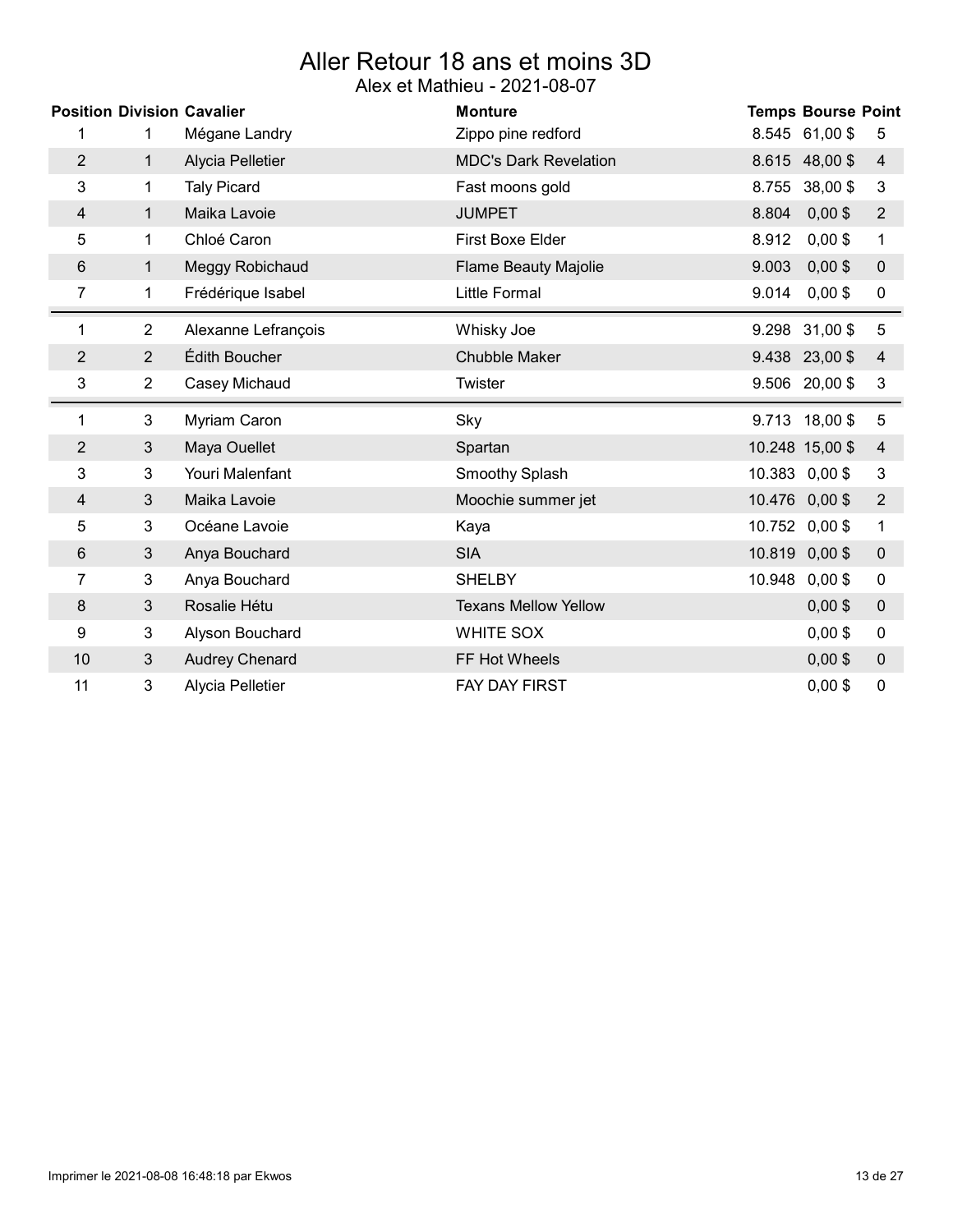## Slalom Poneys

Alex et Mathieu - 2021-08-07

#### Position Division Cavalier **Notifiable 2018** Monture Monture Temps Bourse Point

1 1 Enya Lavoie 1 Hollywood Star 1 0,00 \$ 0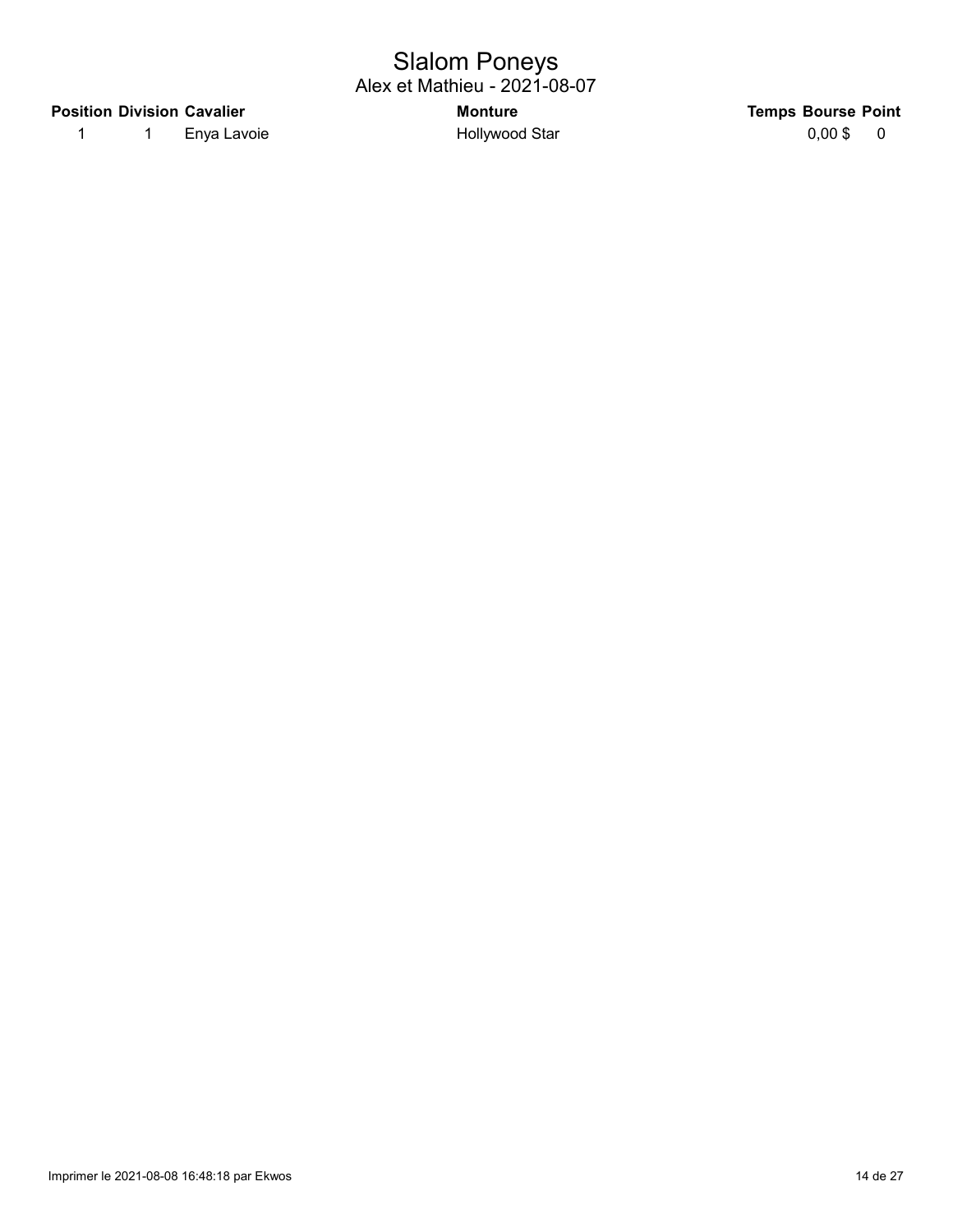## Slalom Débutant

| <b>Position Division Cavalier</b> |  |                           | Monture         | <b>Temps Bourse Point</b> |                  |     |  |
|-----------------------------------|--|---------------------------|-----------------|---------------------------|------------------|-----|--|
|                                   |  | Mégane Proulx             | Raiser Dream    |                           | 37.65 15,00 \$ 5 |     |  |
| $\overline{2}$                    |  | Roxanne Michaud Pelletier | <b>Delphine</b> |                           | 0.00 \$0         |     |  |
| 3                                 |  | Fanny Gougoux             | Bourrasque      |                           | $0.00$ \$        | - 0 |  |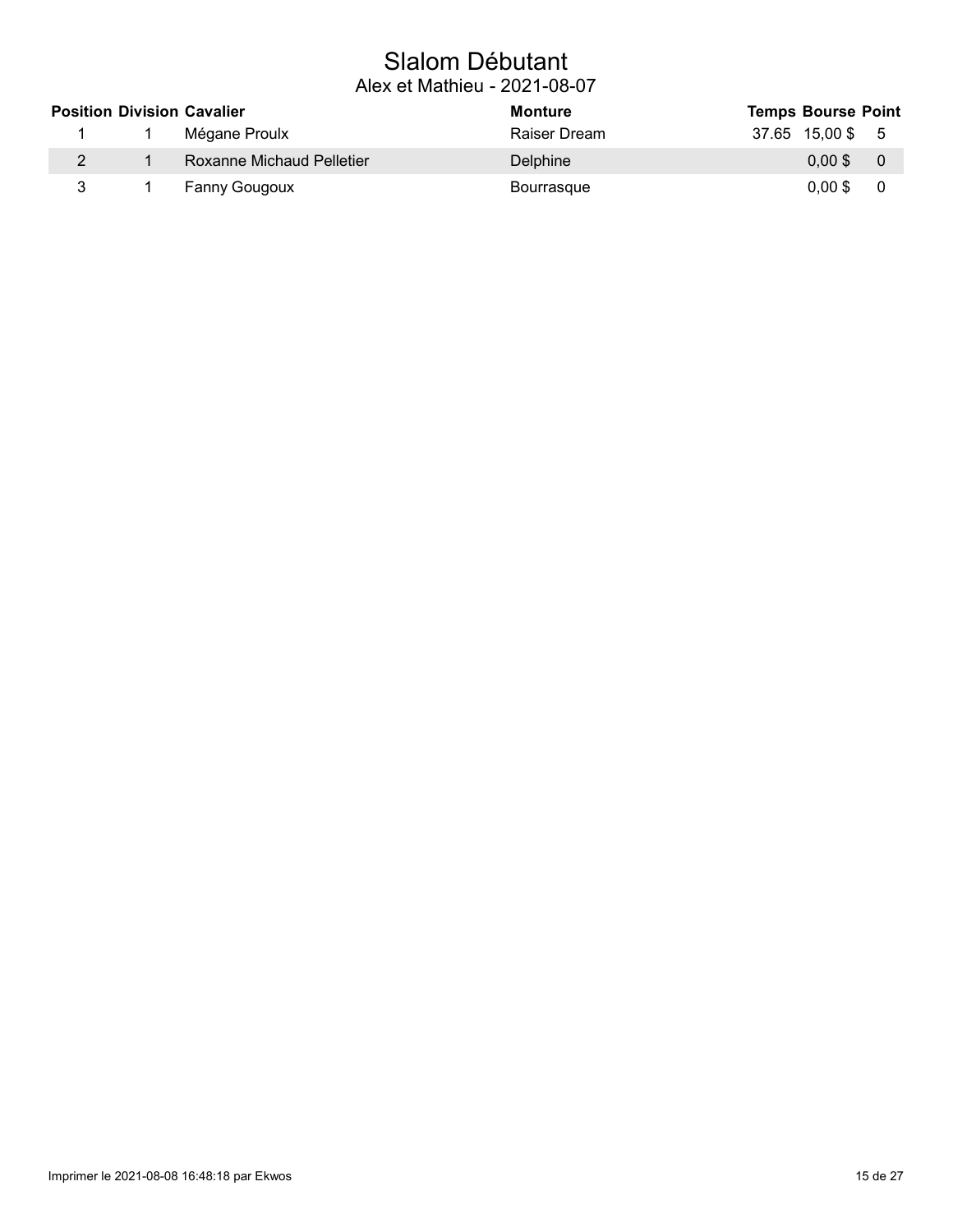# Slalom 18 ans et moins 3D

|                |                | <b>Position Division Cavalier</b> | <b>Monture</b>          | <b>Temps Bourse Point</b> |                |
|----------------|----------------|-----------------------------------|-------------------------|---------------------------|----------------|
|                |                | <b>Taly Picard</b>                | Fast moons gold         | 24.097 76,00 \$           | 5              |
| 2              | 1              | Frédérique Isabel                 | Bourrasque              | 25.032 60,00 \$           | $\overline{4}$ |
| $\mathbf{1}$   | 2              | Youri Malenfant                   | <b>Smoothy Splash</b>   | 25.515 28,00 \$           | $\overline{5}$ |
| 2              | $\overline{2}$ | Alyson Bouchard                   | <b>WHITE SOX</b>        | 25.954 20,00 \$           | 4              |
| $\overline{ }$ | 3              | Chloé Caron                       | <b>First Boxe Elder</b> | 28.556 16,00 \$           | 5              |
| 2              | 3              | Océane Lavoie                     | Kaya                    | $0,00$ \$                 | $\overline{0}$ |
| 3              | 3              | Anya Bouchard                     | <b>SIA</b>              | $0,00$ \$                 | $\mathbf 0$    |
| 4              | 3              | Myriam Caron                      | Sky                     | $0,00$ \$                 | $\overline{0}$ |
| 5              | 3              | Maika Lavoie                      | <b>JUMPET</b>           | $0.00$ \$                 | $\mathbf 0$    |
| 6              | 3              | Laurence Cahill                   | <b>Takin Fire</b>       | $0,00$ \$                 | $\mathbf 0$    |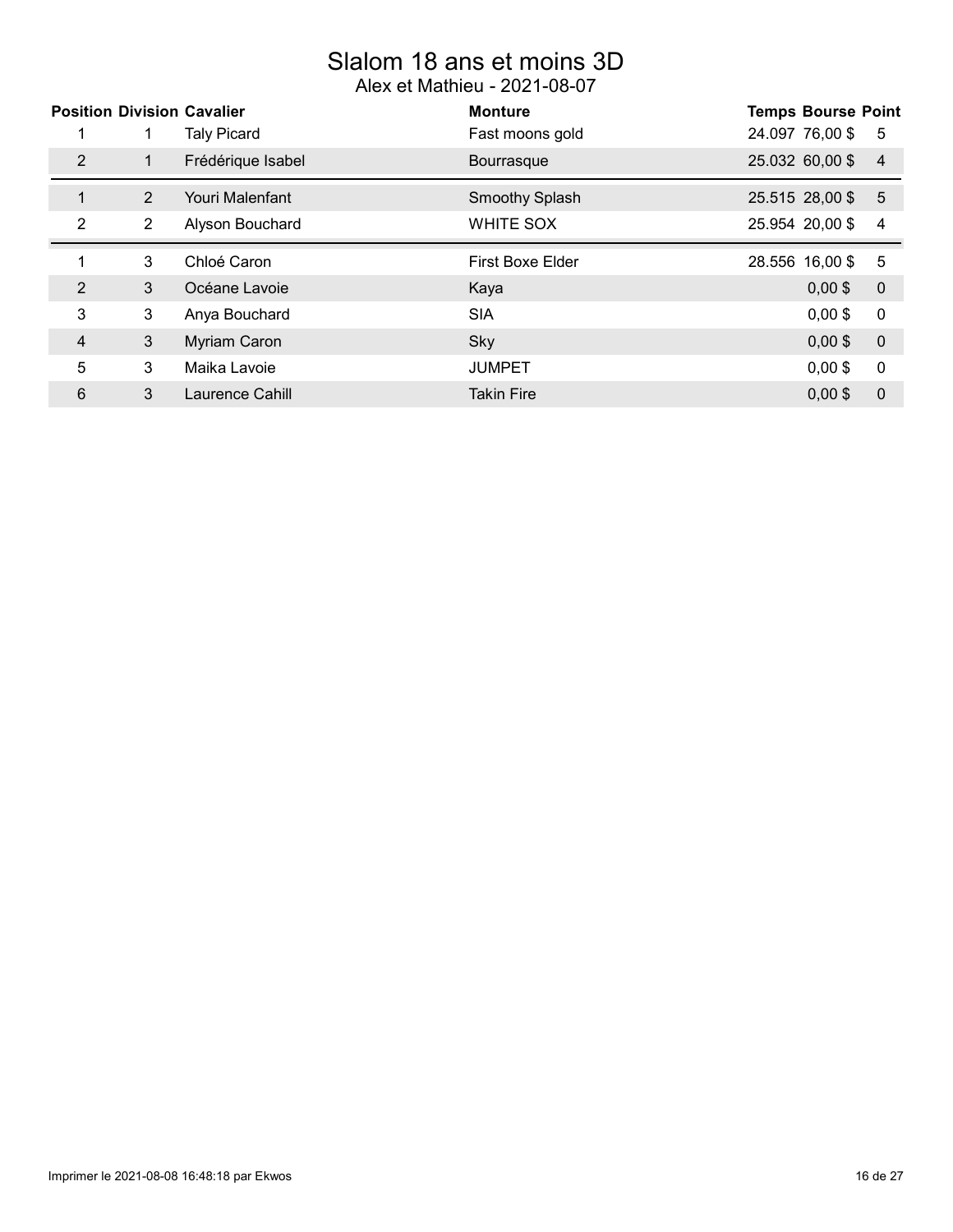# Slalom adultes 3D

|                | <b>Position Division Cavalier</b> |                             | <b>Monture</b>           | <b>Temps Bourse Point</b> |                |
|----------------|-----------------------------------|-----------------------------|--------------------------|---------------------------|----------------|
|                | 1                                 | <b>Francis Viel</b>         | Lady Boulet              | 21.747 84,00 \$           | 5              |
| 2              | $\mathbf{1}$                      | <b>Bastien Landry</b>       | <b>MISS FORMAL DASH</b>  | 21.858 66,00 \$           | $\overline{4}$ |
| 3              | 1.                                | <b>Martin Proulx</b>        | <b>SNOW STREAKER</b>     | 22.694 54,00 \$           | $\mathbf{3}$   |
|                | $\overline{2}$                    | Serge Grondin               | THE HEART                | 23.533 72,00 \$           | 5              |
| 1              | 3                                 | <b>Frederick Ouellet</b>    | Ozzy of Ozz              | 23.902 24,00 \$           | 5              |
| $\overline{2}$ | 3 <sup>1</sup>                    | Mercedès Lévesque           | Victory                  | 24.221 0,00 \$            | $\overline{4}$ |
| 3              | 3                                 | Antoine Landry              | <b>TI-GARS</b>           | 24.446 0,00 \$            | 3              |
| $\overline{4}$ | 3                                 | Stephanie St-Laurent        | <b>MY FIRST CUTTER</b>   | 25.567 0,00 \$            | $\overline{2}$ |
| 5              | 3                                 | <b>Martin Plante</b>        | Misread Secret           | 25.801 0,00 \$            | 1              |
| 6              | 3                                 | <b>Sylvain Paquet</b>       | Que Dows Play Girl       | 25.986 0,00 \$            | $\mathbf 0$    |
| 7              | 3                                 | <b>Francis Landry</b>       | <b>BARBIE</b>            | 27.079 0,00 \$            | $\mathbf 0$    |
| 8              | 3                                 | <b>Christine Desrochers</b> | Dark Queen Prime Kid     | 28.849 0,00 \$            | $\mathbf 0$    |
| 9              | 3                                 | Marie-Hélène Cloutier       | Smoothy Splash           | 29.754 0,00 \$            | 0              |
| 10             | 3                                 | Serge Landry                | <b>ROSIE</b>             | $0,00$ \$                 | $\mathbf 0$    |
| 11             | 3                                 | Alexandra Soucy             | <b>Glorie For Yankee</b> | $0,00$ \$                 | 0              |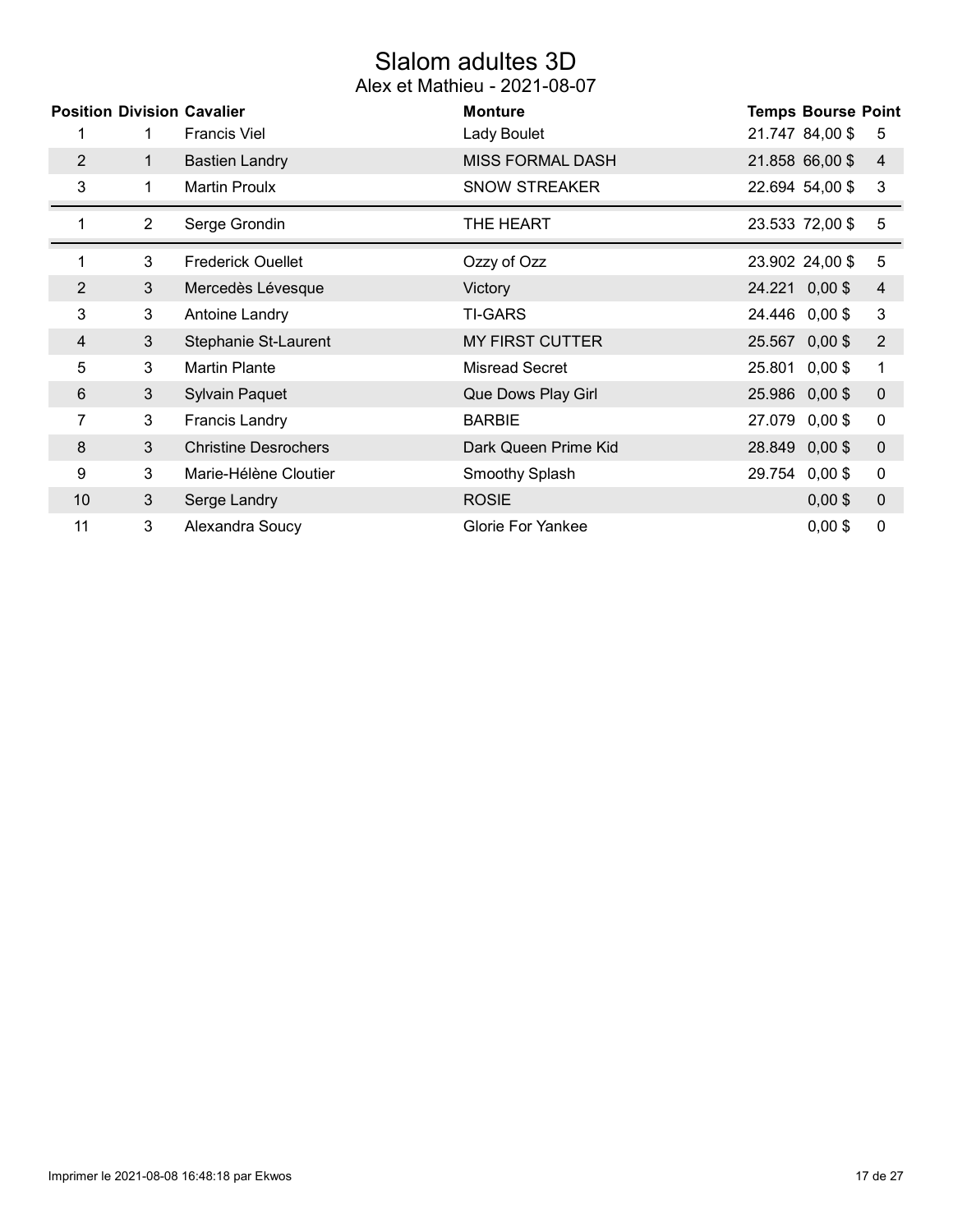## Barils Hommes 3D / Boutique Cavalarc

|                | <b>Position Division Cavalier</b> |                          | Alex et Mathieu - 2021-08-07<br><b>Monture</b> |        | <b>Temps Bourse Point</b> |                  |
|----------------|-----------------------------------|--------------------------|------------------------------------------------|--------|---------------------------|------------------|
| 1              | 1                                 | <b>Tony Landry</b>       | <b>IVORY COVERGIRL</b>                         |        | 16.573 147,00 \$          | 5                |
| $\overline{2}$ | $\mathbf{1}$                      | <b>Bastien Landry</b>    | <b>MISS FORMAL DASH</b>                        |        | 16.671 107,00 \$          | $\overline{4}$   |
| 3              | 1                                 | Etienne St-Pierre        | NO DOUGH WITH MIKE                             |        | 16.786 94,00 \$           | 3                |
| 4              | $\mathbf{1}$                      | <b>Etienne Ouellet</b>   | Let's PERKS                                    |        | 16.913 80,00 \$           | $\overline{2}$   |
| 5              | 1                                 | Craig Gagnon             | Im The Best Yankee                             |        | 17.003 0,00 \$            | 1                |
| $6\phantom{1}$ | $\mathbf{1}$                      | Mathieu Savoie           | Dashin'N Screamin                              | 17.104 | $0,00$ \$                 | $\pmb{0}$        |
| 7              | 1                                 | Serge Grondin            | THE HEART                                      |        | 17.185 0,00 \$            | $\pmb{0}$        |
| 8              | $\mathbf 1$                       | <b>Francis Viel</b>      | <b>Lady Boulet</b>                             |        | 17.203 0,00 \$            | $\pmb{0}$        |
| 9              | 1                                 | <b>Etienne St-Pierre</b> | <b>MISS BEAUTY FLICKA</b>                      | 17.245 | $0,00$ \$                 | $\pmb{0}$        |
| 10             | 1                                 | Craig Gagnon             | Mr Perk Honor                                  |        | 17.506 0,00 \$            | $\boldsymbol{0}$ |
| 11             | 1                                 | <b>Etienne Ouellet</b>   | Miss X-Treme Firework                          | 17.514 | $0,00$ \$                 | 0                |
| 12             | 1                                 | Keven Charest Beaulieu   | THE LAST KICK                                  |        | 17.535 0,00 \$            | $\pmb{0}$        |
| 1              | $\overline{2}$                    | Marc André Grondin       | Lela Diamond Cash                              |        | 17.678 67,00 \$           | $\overline{5}$   |
| 2              | $\overline{2}$                    | Marc André Grondin       | The Deal                                       |        | 17.751 54,00 \$           | 4                |
| 3              | $\overline{2}$                    | <b>Tony Landry</b>       | My Otoe Bar                                    |        | 17.765 47,00 \$           | $\mathfrak{Z}$   |
| 4              | $\overline{2}$                    | Julien Paquet            | Good N Sweet Fire                              | 17.816 | $0,00$ \$                 | $\overline{2}$   |
| 5              | $\overline{2}$                    | <b>Francis Viel</b>      | Fire Louisiana                                 | 17.86  | $0,00$ \$                 | $\mathbf{1}$     |
| 6              | 2                                 | <b>Martin Proulx</b>     | <b>LIMDECK ARROW</b>                           | 17.868 | $0,00$ \$                 | 0                |
| $\overline{7}$ | $\overline{2}$                    | Serge Grondin            | Laruade Marmtacs (Marti)                       | 17.891 | $0,00$ \$                 | $\pmb{0}$        |
| 8              | $\overline{2}$                    | Mathieu Savoie           | RUNAWAY YANKEE                                 | 18.069 | $0,00$ \$                 | $\pmb{0}$        |
| 1              | 3                                 | <b>Frederick Ouellet</b> | Shade of by yawl                               |        | 18.187 40,00 \$           | 5                |
| $\overline{2}$ | 3                                 | <b>Martin Proulx</b>     | Lena tuf gal                                   |        | 18.459 34,00 \$           | $\overline{4}$   |
| 3              | 3                                 | Antoine Landry           | <b>TI-GARS</b>                                 | 18.822 | $0,00$ \$                 | 3                |
| 4              | 3                                 | Mathieu Lévesque         | Last easysis forever                           | 19.049 | $0,00$ \$                 | $\overline{2}$   |
| 5              | 3                                 | <b>Sylvain Paquet</b>    | Que Dows Play Girl                             | 19.486 | $0,00$ \$                 | 1                |
| $\,6$          | $\mathfrak 3$                     | Éric Caron               | Dakota                                         | 20.779 | $0,00$ \$                 | $\boldsymbol{0}$ |
| 7              | 3                                 | Jean-Francois Levesque   | Quick Enough Jewel                             | 23.207 | $0,00$ \$                 | 0                |
| $\bf 8$        | $\mathbf{3}$                      | Patrick Lavoie           | Moochie Can Roll                               | 23.303 | $0,00$ \$                 | $\boldsymbol{0}$ |
| 9              | $\mathfrak{S}$                    | <b>Francis Landry</b>    | <b>BARBIE</b>                                  |        | $0,00$ \$                 | $\pmb{0}$        |
| 10             | 3                                 | Éric Caron               | First Boxe Elder                               |        | $0,00$ \$                 | $\boldsymbol{0}$ |
| 11             | 3                                 | <b>Martin Proulx</b>     | <b>SNOW STREAKER</b>                           |        | $0,00$ \$                 | $\pmb{0}$        |
| 12             | $\mathfrak{S}$                    | <b>Martin Plante</b>     | <b>Misread Secret</b>                          |        | $0,00$ \$                 | $\pmb{0}$        |
| 13             | 3                                 | <b>Frederick Ouellet</b> | Gunzo wild shore                               |        | $0,00$ \$                 | $\pmb{0}$        |
| 14             | $\mathfrak{S}$                    | Mathieu Lévesque         | <b>EASY SIS FOR EVER</b>                       |        | $0,00$ \$                 | $\boldsymbol{0}$ |
| 15             | 3                                 | Serge Landry             | <b>ROSIE</b>                                   |        | $0,00$ \$                 | 0                |
| 16             | $\mathbf{3}$                      | Mathieu Savoie           | Glitter blu Diamond                            |        | $0,00$ \$                 | $\pmb{0}$        |
| 17             | $\mathbf{3}$                      | Etienne Ouellet          | Luna oto Bar                                   |        | $0,00$ \$                 | 0                |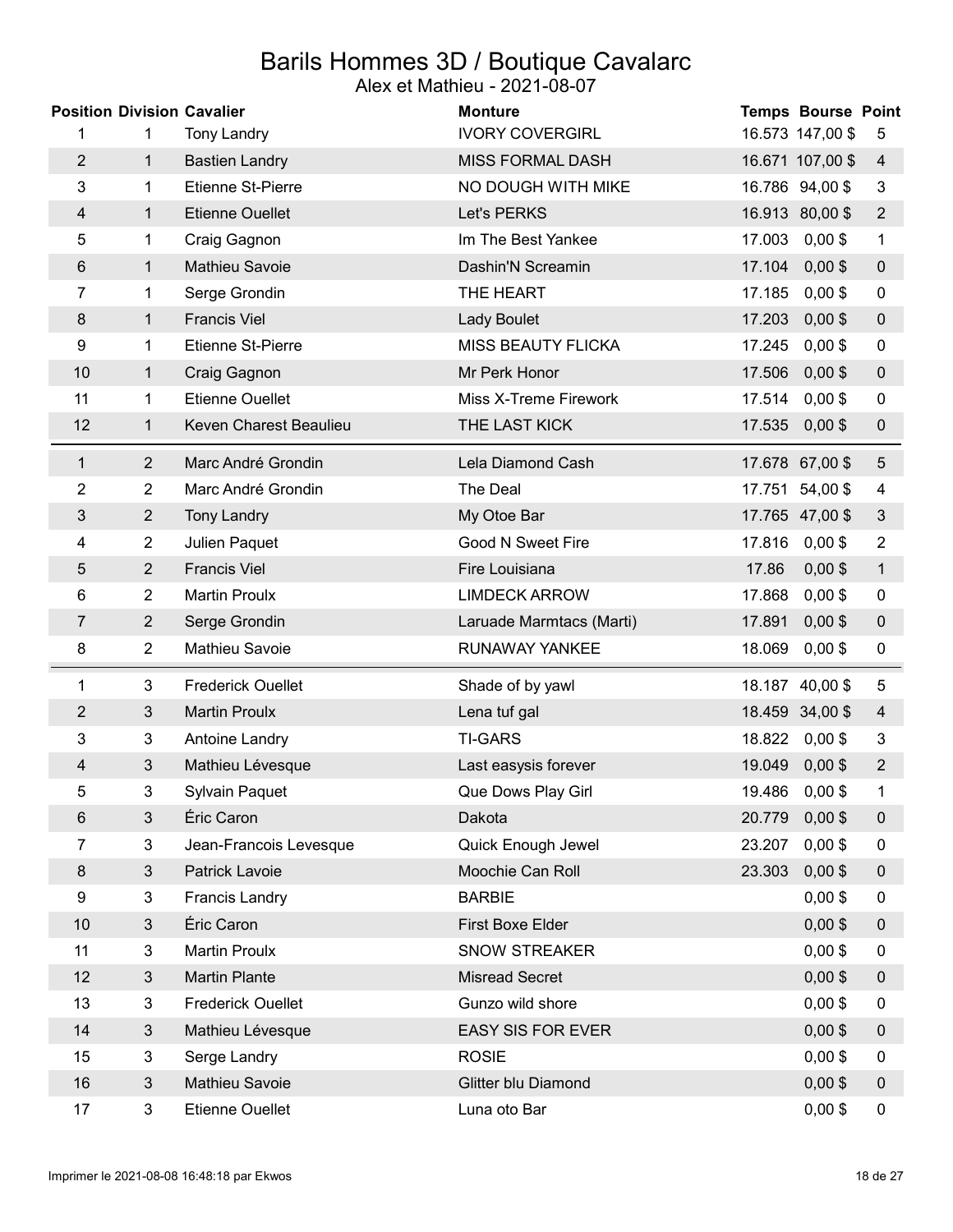## Barils Femmes 3D / Boutique Cavalarc

|                |                | <b>Position Division Cavalier</b> | <b>Monture</b>              |        | <b>Temps Bourse Point</b> |                  |
|----------------|----------------|-----------------------------------|-----------------------------|--------|---------------------------|------------------|
| 1              | 1              | <b>Catherine Miousse</b>          | Courageous Dream            |        | 16.5 151,00 \$            | 5                |
| $\overline{2}$ | $\mathbf{1}$   | Frederique Jean                   | LL Sea Bar Cute             |        | 16.621 120,00 \$          | $\overline{4}$   |
| 3              | 1              | Nathalie Martel                   | Lady love money             |        | 16.684 95,00 \$           | 3                |
| 4              | 1              | Léonie Dumont                     | Fire Otoe Bar               | 16.74  | $0,00$ \$                 | $\overline{2}$   |
| 5              | 1              | Manon D'Amours                    | Am a Firefighter            | 16.741 | $0,00$ \$                 | $\mathbf{1}$     |
| 6              | $\mathbf 1$    | Elisabeth Asselin                 | <b>EASY TYSON LADY</b>      | 16.819 | $0,00$ \$                 | $\pmb{0}$        |
| 7              | 1              | Cindy L'Italien                   | Gentleman Jack Fame         | 16.929 | $0,00$ \$                 | $\mathbf 0$      |
| 8              | $\mathbf 1$    | <b>Catherine Miousse</b>          | <b>Takin Fire</b>           | 16.939 | $0,00$ \$                 | $\mathbf 0$      |
| 9              | 1              | Mélina Rioux                      | <b>MISS BEAUTY FLICKA</b>   | 17.002 | $0,00$ \$                 | 0                |
| 10             | 1              | Mélina Rioux                      | NO DOUGH WITH MIKE          | 17.006 | $0,00$ \$                 | $\boldsymbol{0}$ |
| 11             | 1              | Laurie Groleau Malenfant          | Demonic Dale                | 17.012 | $0,00$ \$                 | 0                |
| 12             | $\mathbf 1$    | Manon D'Amours                    | ALL AMERICAN PEACH          | 17.015 | $0,00$ \$                 | $\mathbf 0$      |
| 13             | 1              | Alexandra Soucy                   | <b>Glorie For Yankee</b>    | 17.239 | $0,00$ \$                 | 0                |
| 1              | $\overline{2}$ | Naomy Albert                      | <b>AMAZING SPIRIT</b>       |        | 17.507 76,00 \$           | 5                |
| $\overline{2}$ | $\overline{2}$ | <b>Annie Ross</b>                 | <b>LIMDECK ARROW</b>        |        | 17.732 57,00 \$           | $\overline{4}$   |
| 3              | $\overline{2}$ | Anne Marie Tremblay               | <b>BW Devil be Dashin</b>   |        | 17.946 50,00 \$           | 3                |
|                |                |                                   |                             |        |                           |                  |
| 1              | 3              | <b>Charlie Guilbault</b>          | RV Jessie Mae               |        | 18.241 44,00 \$           | 5                |
| $\overline{2}$ | $\mathfrak{Z}$ | Mercedès Lévesque                 | Victory                     | 18.41  | 38,00\$                   | $\overline{4}$   |
| 3              | 3              | Mégane Turcotte                   | <b>Cutters Flame Dancer</b> | 18.535 | $0,00$ \$                 | $\mathbf{3}$     |
| 4              | $\mathbf{3}$   | Jenny Frappier                    | <b>Emergency Fire</b>       | 18.657 | $0,00$ \$                 | $\overline{2}$   |
| 5              | $\mathfrak{B}$ | Marjorie Talbot                   | SPIRIT HOLLYWOOD TAC        | 18.738 | $0,00$ \$                 | $\mathbf{1}$     |
| $6\phantom{1}$ | $\mathbf{3}$   | Marjorie Talbot                   | LUCK A CHANCE               | 19.691 | $0,00$ \$                 | $\mathbf 0$      |
| 7              | 3              | Mélanie Lepage                    | DL Yo Mis Peppy Star        | 19.842 | $0,00$ \$                 | 0                |
| 8              | 3              | Roxanne Dubé                      | Enzo                        | 20.649 | $0,00$ \$                 | $\mathbf 0$      |
| 9              | 3              | Stephanie St-Laurent              | <b>MY FIRST CUTTER</b>      | 22.797 | $0,00$ \$                 | $\pmb{0}$        |
| 10             | $\mathfrak{S}$ | Marie-Hélène Cloutier             | <b>Smoothy Splash</b>       | 27.507 | $0,00$ \$                 | $\pmb{0}$        |
| 11             | $\mathfrak{S}$ | Cindy L'Italien                   | Glitter blu Diamond         |        | $0,00$ \$                 | $\mathbf 0$      |
| 12             | $\mathbf{3}$   | Mélanie Thibault                  | <b>MT Channing</b>          |        | $0,00$ \$                 | $\boldsymbol{0}$ |
| 13             | 3              | Annie Ross                        | Lena tuf gal                |        | $0,00$ \$                 | 0                |
| 14             | $\sqrt{3}$     | Fanny Gougoux                     | Bourrasque                  |        | $0,00$ \$                 | $\pmb{0}$        |
| 15             | 3              | Meagan Laferrière                 | Dash my Tyson Micky         |        | $0,00$ \$                 | 0                |
| 16             | $\mathfrak{S}$ | Frederique Jean                   | <b>Tony Perks</b>           |        | $0,00$ \$                 | $\boldsymbol{0}$ |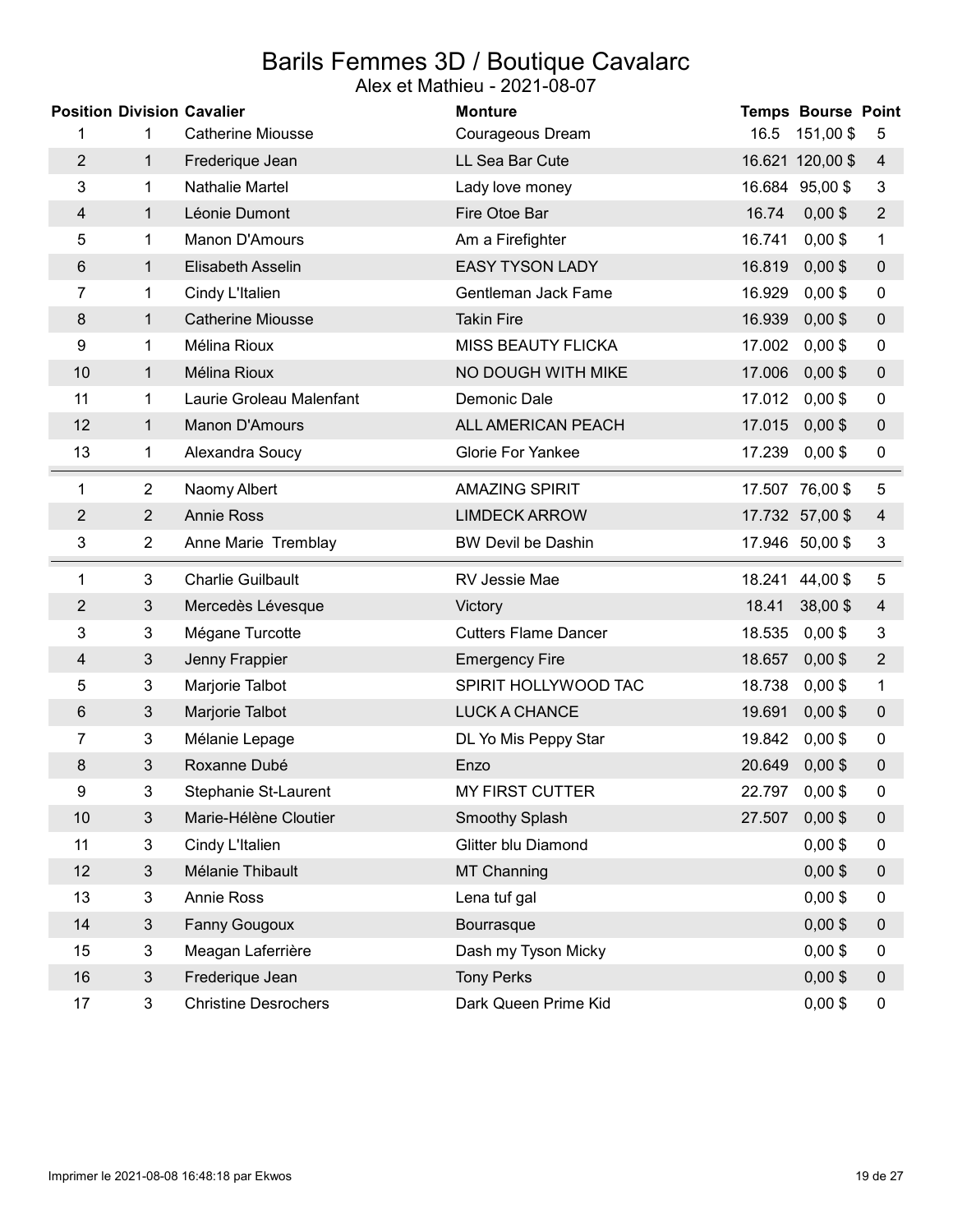## Relais 2D

| <b>Position Division Cavalier</b> |                |                                                   | <b>Monture</b>                                  | <b>Temps</b> | <b>Bourse</b>                        | <b>Point</b>   |
|-----------------------------------|----------------|---------------------------------------------------|-------------------------------------------------|--------------|--------------------------------------|----------------|
| 1                                 | 1              | Mélina Rioux<br>Etienne St-Pierre                 | NO DOUGH WITH MIKE<br>MISS BEAUTY FLICKA        | 18.966       | 75,00\$<br>$(150,00 \$ / 2)          | 5              |
| $\overline{2}$                    | 1              | <b>Mathieu Savoie</b><br>Elisabeth Asselin        | <b>GOOD DIRECTION</b><br><b>EASY TYSON LADY</b> | 19.357       | 60,00\$<br>$(120,00 \$ / 2)          | $\overline{4}$ |
| $\mathbf{3}$                      | 1              | Éric Caron<br>Chloé Caron                         | <b>First Boxe Elder</b><br>LP Docs King Leo     | 19.595       | 47,50 \$<br>$(95,00 \text{ $6 / 2})$ | 3              |
| $\overline{4}$                    | 1              | <b>Francis Landry</b><br>Craig Gagnon             | Wrangling Jag<br><b>Straw Tatch</b>             | 19.65        | $0,00$ \$                            | $\overline{2}$ |
| 5                                 | 1              | <b>Annie Ross</b><br><b>Martin Proulx</b>         | <b>LIMDECK ARROW</b><br><b>SNOW STREAKER</b>    | 19.736       | $0,00$ \$                            | $\mathbf 1$    |
| $6\phantom{1}$                    | 1              | Jenny Frappier<br>Léonie Dumont                   | <b>Emergency Fire</b><br>Dry doc Racer          | 19.804       | $0,00$ \$                            | $\pmb{0}$      |
| $\overline{7}$                    | 1              | <b>Frederick Ouellet</b><br>Maika Lavoie          | <b>Cowboy Special One</b><br><b>JUMPET</b>      | 19.947       | $0,00$ \$                            | 0              |
| 1                                 | $\overline{2}$ | <b>Martin Plante</b><br><b>Frederick Ouellet</b>  | <b>Misread Secret</b><br>Shade of by yawl       | 20.049       | 37,50\$<br>$(75,00 \text{ $6 / 2})$  | 5              |
| $\overline{2}$                    | $\overline{2}$ | <b>Francis Landry</b><br><b>Antoine Landry</b>    | <b>Terror Alert</b><br><b>TI-GARS</b>           | 20.421       | $30,00$ \$<br>$(60,00 \$ / 2)        | $\overline{4}$ |
| 3                                 | $\overline{2}$ | <b>Frederick Ouellet</b><br>Serge Grondin         | Gunzo wild shore<br>THE HEART                   | 20.56        | $0,00$ \$                            | 3              |
| 4                                 | $\overline{2}$ | Anya Bouchard<br>Alyson Bouchard                  | <b>SIA</b><br><b>SHELBY</b>                     | 22.978       | $0,00$ \$                            | $\overline{2}$ |
| 5                                 | $\overline{2}$ | Mégane Proulx<br>Océane Lavoie                    | Raiser Dream<br>Kaya                            | 23.253       | $0,00$ \$                            | $\mathbf{1}$   |
| 6                                 | $\overline{2}$ | Mélina Rioux<br><b>Etienne St-Pierre</b>          | SMOOTH STONEY BROOK<br>Hes Fédéral Dream        | 23.459       | $0,00$ \$                            | $\mathbf 0$    |
| 7                                 | $\overline{2}$ | Enya Lavoie<br>Maika Lavoie                       | Hollywood Star<br>Moochie summer jet            | 49.629       | $0,00$ \$                            | 0              |
| 8                                 | $\overline{2}$ | <b>Frederick Ouellet</b><br><b>Patrick Lavoie</b> | Ozzy of Ozz<br>Moochie Can Roll                 |              | $0,00$ \$                            | $\mathbf 0$    |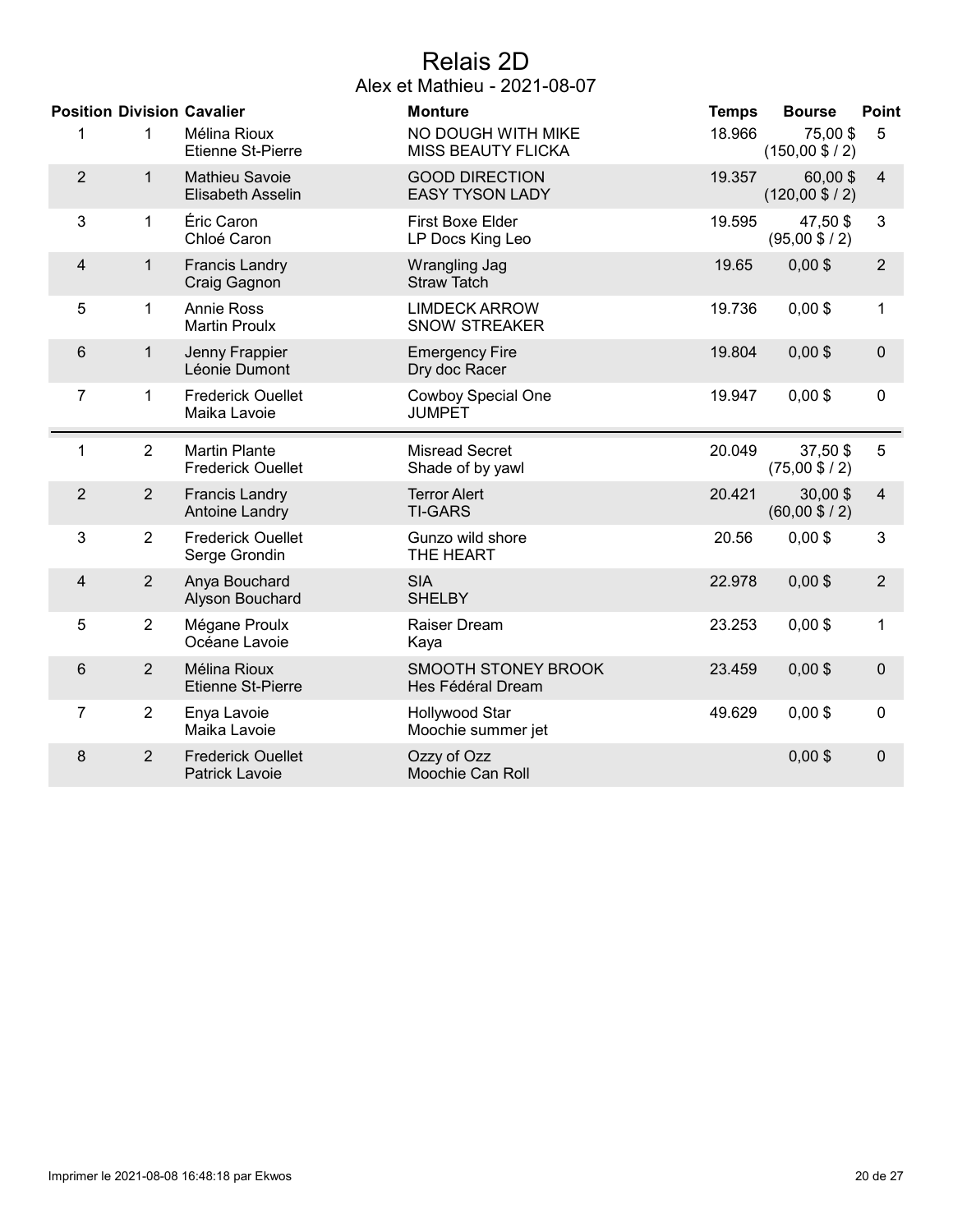### Drapeau 2D Alex et Mathieu - 2021-08-07

|                 |                | <b>Position Division Cavalier</b> | <b>Monture</b>         |        | <b>Temps Bourse Point</b> |                  |
|-----------------|----------------|-----------------------------------|------------------------|--------|---------------------------|------------------|
| 1               | 1.             | <b>Francis Viel</b>               | Lady Boulet            |        | $9.85$ $91,00$ \$         | 5                |
| $\overline{2}$  | 1              | <b>Francis Landry</b>             | <b>BARBIE</b>          |        | 10.284 73,00 \$           | $\overline{4}$   |
| 1               | $\overline{2}$ | <b>Sylvain Paquet</b>             | Que Dows Play Girl     |        | 10.536 34,00 \$           | 5                |
| $\overline{2}$  | $\overline{2}$ | Antoine Landry                    | <b>TI-GARS</b>         |        | 10.641 27,00 \$           | 4                |
| 3               | $\overline{2}$ | Alyson Bouchard                   | <b>SHELBY</b>          |        | 10.825 0,00 \$            | $\mathfrak{S}$   |
| 4               | $\overline{2}$ | Marc André Grondin                | Lela Diamond Cash      |        | 11.401 0,00 \$            | $\overline{2}$   |
| 5               | $\overline{2}$ | Antoine Landry                    | <b>ROSIE</b>           |        | 11.474 0,00 \$            | $\mathbf{1}$     |
| 6               | $\overline{2}$ | Anya Bouchard                     | <b>SIA</b>             | 16.645 | $0,00$ \$                 | $\mathbf 0$      |
| 7               | $\overline{2}$ | Mégane Turcotte                   | <b>SEA BRIGHT DUSK</b> |        | $0,00$ \$                 | $\pmb{0}$        |
| 8               | $\overline{2}$ | <b>Frederick Ouellet</b>          | Shade of by yawl       |        | $0,00$ \$                 | $\mathbf 0$      |
| 9               | $\overline{2}$ | <b>Frederick Ouellet</b>          | Ozzy of Ozz            |        | $0,00$ \$                 | $\boldsymbol{0}$ |
| 10              | $\overline{2}$ | Patrick Lavoie                    | Moochie Can Roll       |        | $0,00$ \$                 | $\pmb{0}$        |
| 11              | $\overline{2}$ | Alyson Bouchard                   | WHITE SOX              |        | $0,00$ \$                 | $\mathbf 0$      |
| 12 <sup>°</sup> | $\overline{2}$ | <b>Martin Plante</b>              | <b>Misread Secret</b>  |        | $0,00$ \$                 | $\pmb{0}$        |
| 13              | $\overline{2}$ | Serge Grondin                     | THE HEART              |        | $0,00$ \$                 | $\mathbf 0$      |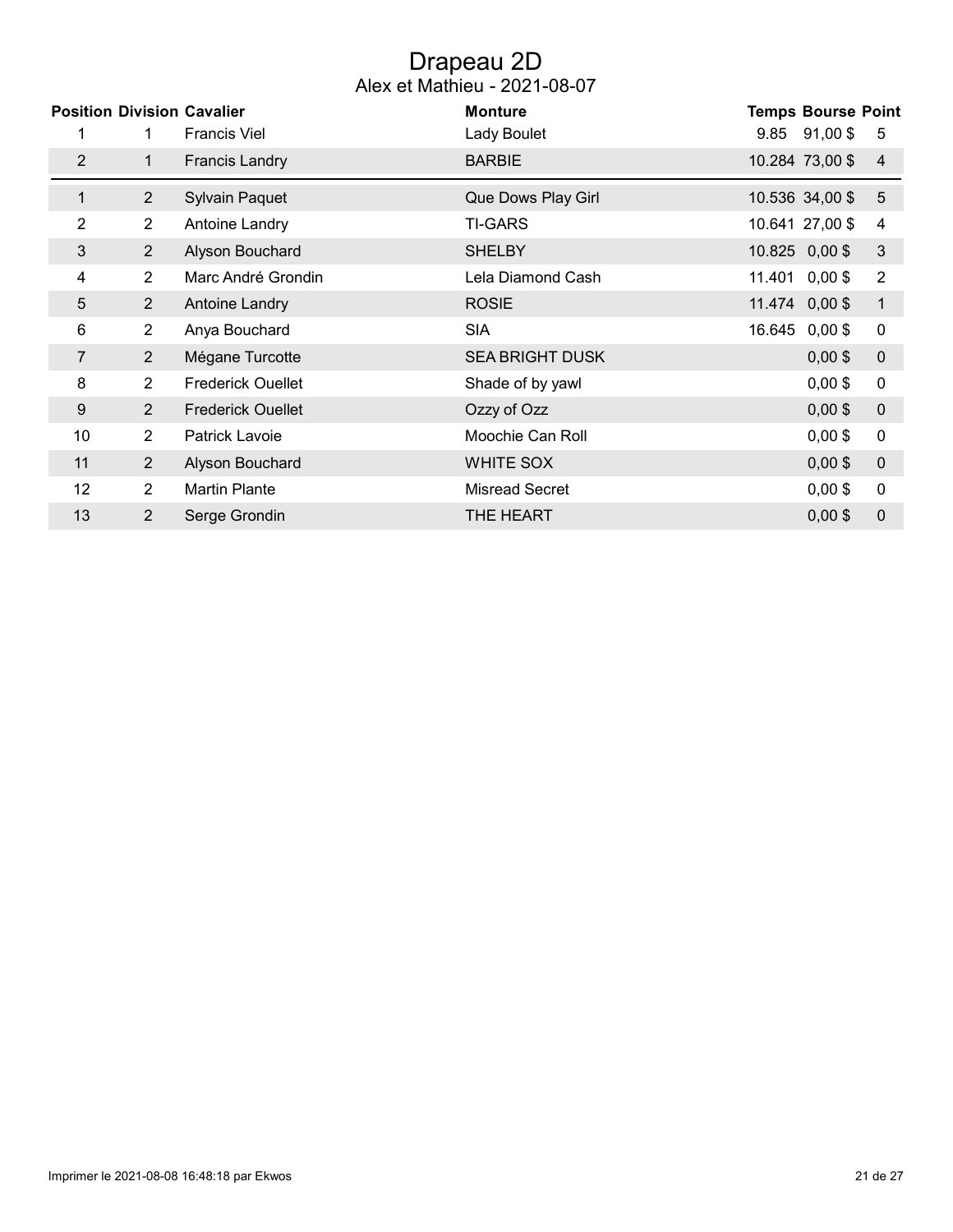## Sauvetage 1D

|                |              | <b>Position Division Cavalier</b>                   | <b>Monture</b>            | <b>Temps</b> | <b>Bourse</b>                         | <b>Point</b>     |
|----------------|--------------|-----------------------------------------------------|---------------------------|--------------|---------------------------------------|------------------|
| 1              | 1            | Craig Gagnon<br><b>Francis Landry</b>               | Wrangling Jag             | 8.238        | 79,50 \$<br>$(159,00 \$ / 2)          | 5                |
| $\overline{2}$ | $\mathbf{1}$ | Craig Gagnon<br><b>Francis Landry</b>               | <b>Straw Tatch</b>        | 8.402        | 63,50 \$<br>$(127,00 \text{ $6 / 2})$ | 4                |
| 3              | $\mathbf{1}$ | Mathieu Savoie<br><b>Pascal Desrochers</b>          | <b>GOOD DIRECTION</b>     | 8.673        | 50,50\$<br>$(101,00 \$ / 2)           | 3                |
| 4              | $\mathbf 1$  | Mélina Rioux<br>Émilien Aubé                        | NO DOUGH WITH MIKE        | 8.811        | 40,00\$<br>$(80,00 \$ / 2)            | $\overline{2}$   |
| 5              | 1            | <b>Frederick Ouellet</b><br><b>Olivier Gauthier</b> | Ozzy of Ozz               | 9.303        | 32,00\$<br>$(64,00 \$ / 2)            | $\mathbf{1}$     |
| 6              | $\mathbf{1}$ | <b>Antoine Landry</b><br><b>Francis Landry</b>      | <b>TI-GARS</b>            | 9.59         | $0,00$ \$                             | $\pmb{0}$        |
| $\overline{7}$ | 1            | Antoine Landry<br><b>Francis Landry</b>             | <b>Terror Alert</b>       |              | $0,00$ \$                             | 0                |
| 8              | $\mathbf{1}$ | Mélina Rioux<br>Émilien Aubé                        | Hes Fédéral Dream         |              | $0,00$ \$                             | $\pmb{0}$        |
| 9              | 1            | Myriam Caron<br>Zachary Michaud                     | Sky                       |              | $0,00$ \$                             | $\pmb{0}$        |
| 10             | $\mathbf{1}$ | <b>Patrick Lavoie</b><br><b>Olivier Gauthier</b>    | Moochie Can Roll          |              | $0,00$ \$                             | $\boldsymbol{0}$ |
| 11             | 1            | Mégane Turcotte<br><b>Olivier Gauthier</b>          | <b>SEA BRIGHT DUSK</b>    |              | $0,00$ \$                             | $\mathbf 0$      |
| 12             | $\mathbf{1}$ | Craig Gagnon<br><b>Francis Landry</b>               | Kipty Mac                 |              | $0,00$ \$                             | $\mathbf 0$      |
| 13             | 1            | Mélina Rioux<br>Émilien Aubé                        | SMOOTH STONEY BROOK       |              | $0,00$ \$                             | 0                |
| 14             | $\mathbf{1}$ | Maika Lavoie<br><b>Olivier Gauthier</b>             | <b>JUMPET</b>             |              | $0,00$ \$                             | $\pmb{0}$        |
| 15             | 1            | Mélyna Marquis<br><b>Olivier Gauthier</b>           | Coronas Chrome            |              | $0,00$ \$                             | $\mathbf 0$      |
| 16             | $\mathbf{1}$ | <b>Frederick Ouellet</b><br><b>Olivier Gauthier</b> | <b>Cowboy Special One</b> |              | $0,00$ \$                             | $\pmb{0}$        |
| 17             | $\mathbf{1}$ | <b>Frederick Ouellet</b><br><b>Olivier Gauthier</b> | Gunzo wild shore          |              | $0,00$ \$                             | $\mathbf 0$      |
| 18             | 1            | <b>Martin Plante</b><br>Émilien Aubé                | <b>Misread Secret</b>     |              | $0,00$ \$                             | $\mathbf 0$      |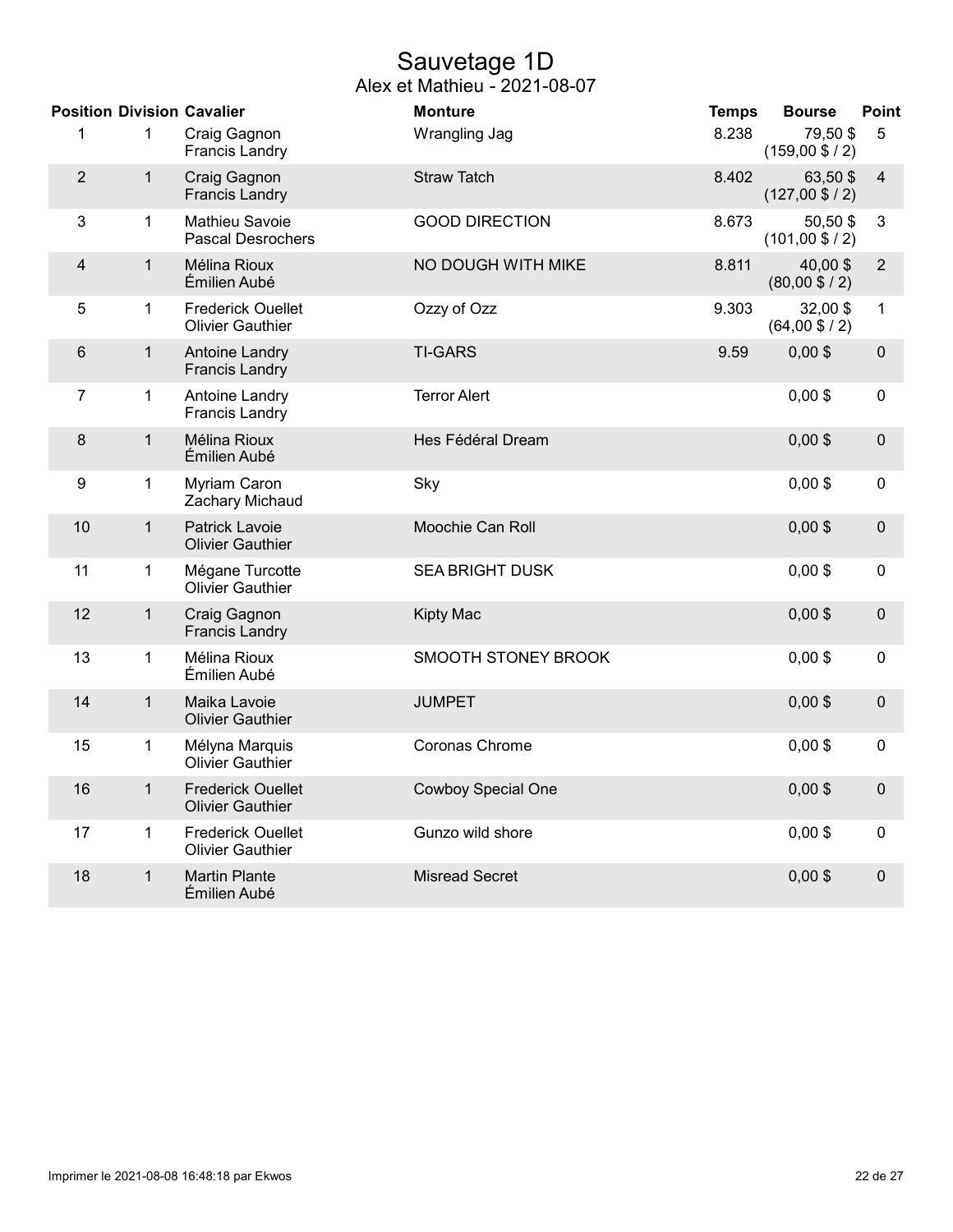## Aller Retour adultes 3D

|                | <b>Position Division Cavalier</b> |                             | <b>Monture</b>              |        | <b>Temps Bourse Point</b> |                |
|----------------|-----------------------------------|-----------------------------|-----------------------------|--------|---------------------------|----------------|
| 1              | 1.                                | Meagan Laferrière           | Dash my Tyson Micky         |        | 8.448 86,00 \$            | 5              |
| $\overline{2}$ | $\mathbf 1$                       | <b>Bastien Landry</b>       | <b>MISS FORMAL DASH</b>     |        | 8.547 68,00 \$            | 4              |
| 3              | 1                                 | <b>Francis Viel</b>         | Lady Boulet                 | 8.576  | 54,00 \$                  | 3              |
| 4              | $\mathbf 1$                       | Serge Grondin               | THE HEART                   | 8.604  | $0,00$ \$                 | $\overline{2}$ |
| 5              | 1                                 | <b>Martin Proulx</b>        | <b>SNOW STREAKER</b>        | 8.735  | $0,00$ \$                 | $\mathbf 1$    |
| 6              | 1                                 | <b>Martin Plante</b>        | <b>Misread Secret</b>       | 8.753  | $0,00$ \$                 | 0              |
| $\mathbf{1}$   | $\overline{2}$                    | Julien Paquet               | <b>Good N Sweet Fire</b>    |        | 8.967 43,00 \$            | $\sqrt{5}$     |
| 2              | $\overline{2}$                    | Alexandra Soucy             | <b>Glorie For Yankee</b>    | 8.971  | $32,00$ \$                | 4              |
| 3              | $\overline{2}$                    | <b>Francis Landry</b>       | <b>BARBIE</b>               |        | 9.163 29,00 \$            | $\sqrt{3}$     |
| 4              | $\overline{2}$                    | Mercedès Lévesque           | Victory                     | 9.281  | $0,00$ \$                 | $\overline{2}$ |
| 5              | $\overline{2}$                    | Patrick Lavoie              | Moochie Can Roll            | 9.305  | $0,00$ \$                 | $\mathbf{1}$   |
| 6              | $\overline{2}$                    | Marjorie Talbot             | SPIRIT HOLLYWOOD TAC        | 9.349  | $0,00$ \$                 | 0              |
| 7              | $\overline{2}$                    | <b>Christine Desrochers</b> | Dark Queen Prime Kid        | 9.408  | $0,00$ \$                 | $\pmb{0}$      |
| 1              | $\mathfrak{S}$                    | <b>Sylvain Paquet</b>       | Que Dows Play Girl          |        | 9.483 25,00 \$            | $\overline{5}$ |
| 2              | 3                                 | Antoine Landry              | <b>TI-GARS</b>              | 9.569  | 22,00\$                   | 4              |
| 3              | 3                                 | Marjorie Talbot             | <b>LUCK A CHANCE</b>        | 9.682  | $0,00$ \$                 | $\sqrt{3}$     |
| 4              | 3                                 | Mégane Turcotte             | <b>Cutters Flame Dancer</b> | 10.071 | $0,00$ \$                 | $\overline{2}$ |
| 5              | 3                                 | Roxanne Dubé                | Enzo                        | 10.51  | $0,00$ \$                 | $\mathbf{1}$   |
| 6              | 3                                 | Marie-Hélène Cloutier       | Smoothy Splash              | 11.636 | $0,00$ \$                 | 0              |
| 7              | 3                                 | Stephanie St-Laurent        | <b>MY FIRST CUTTER</b>      |        | $0,00$ \$                 | $\mathbf 0$    |
| 8              | 3                                 | Serge Landry                | <b>ROSIE</b>                |        | $0,00$ \$                 | 0              |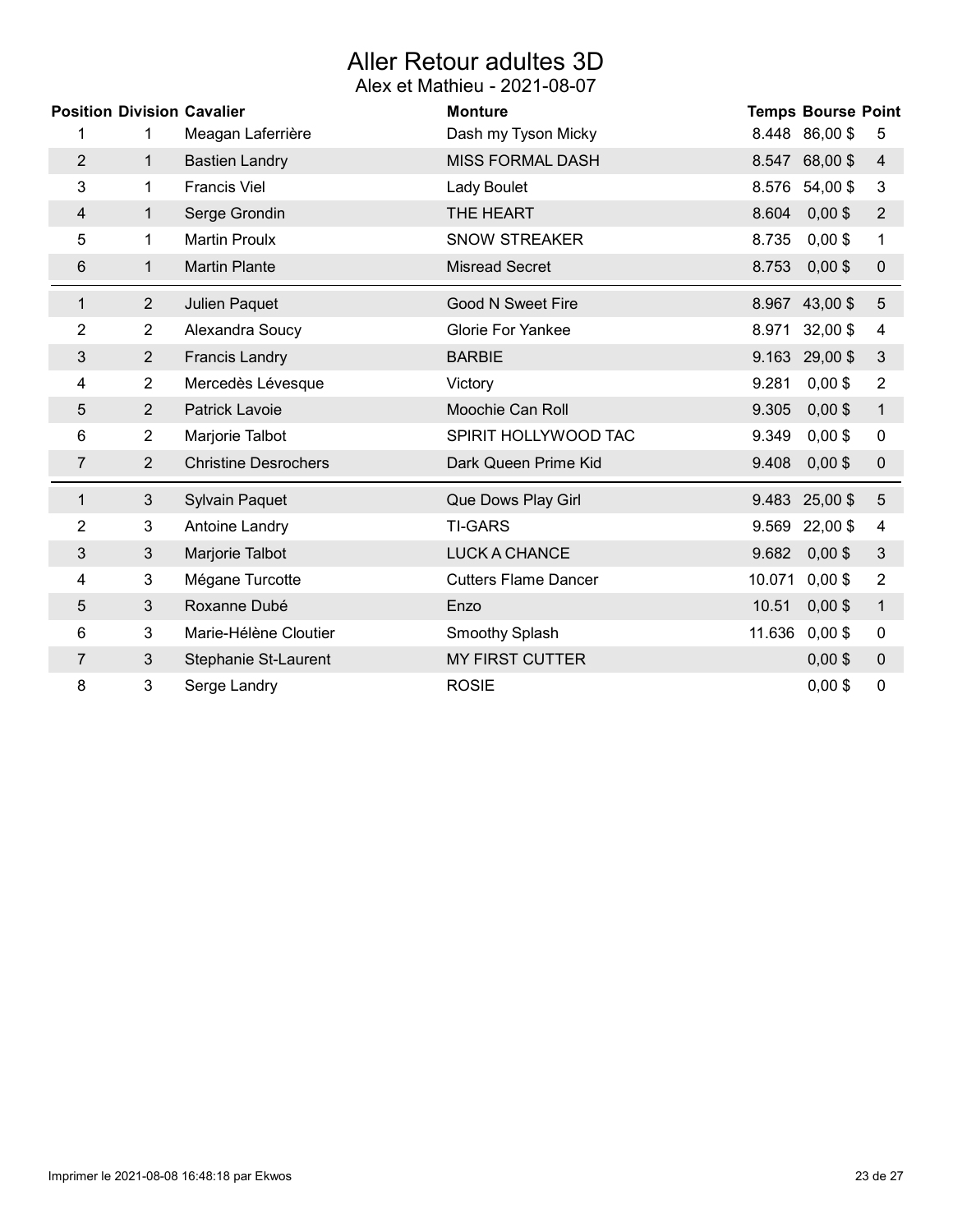### Tour 2D Alex et Mathieu - 2021-08-07

|                |                | <b>Position Division Cavalier</b> | <b>Monture</b>              |        | <b>Temps Bourse Point</b> |                  |
|----------------|----------------|-----------------------------------|-----------------------------|--------|---------------------------|------------------|
| 1              | 1              | Jenny Frappier                    | <b>Emergency Fire</b>       |        | 7.864 98,00 \$            | 5                |
| $\overline{2}$ | 1              | Mathieu Savoie                    | <b>GOOD DIRECTION</b>       | 8.02   | 78,00\$                   | 4                |
| 3              | 1              | Chloé Caron                       | LP Docs King Leo            | 8.091  | 62,00 \$                  | 3                |
| 4              | $\mathbf{1}$   | Craig Gagnon                      | Wrangling Jag               | 8.151  | 57,00 \$                  | $\overline{2}$   |
| 5              | 1              | Mélina Rioux                      | NO DOUGH WITH MIKE          | 8.212  | $0,00$ \$                 | 1                |
| 6              | $\mathbf 1$    | Mélina Rioux                      | SMOOTH STONEY BROOK         | 8.242  | $0,00$ \$                 | $\pmb{0}$        |
| 7              | 1              | Éric Caron                        | Dakota                      | 8.286  | $0,00$ \$                 | 0                |
| 8              | 1              | Craig Gagnon                      | <b>Kipty Mac</b>            | 8.312  | $0,00$ \$                 | $\pmb{0}$        |
| 9              | 1              | Craig Gagnon                      | <b>Straw Tatch</b>          | 8.353  | $0,00$ \$                 | 0                |
| 1              | 2              | <b>Etienne St-Pierre</b>          | <b>MISS BEAUTY FLICKA</b>   | 8.37   | 53,00 \$                  | 5                |
| $\overline{2}$ | $\overline{2}$ | Chloé Caron                       | <b>First Boxe Elder</b>     |        | 8.379 41,00 \$            | 4                |
| 3              | $\overline{2}$ | <b>Annie Ross</b>                 | <b>LIMDECK ARROW</b>        |        | 8.403 21,00 \$            | 3                |
| $\overline{4}$ | $\overline{2}$ | <b>Frederick Ouellet</b>          | <b>Cowboy Special One</b>   | 8.556  | $0,00$ \$                 | $\overline{2}$   |
| 5              | $\overline{2}$ | Alyson Bouchard                   | <b>SHELBY</b>               | 8.56   | $0,00$ \$                 | $\mathbf 1$      |
| 6              | $\overline{2}$ | <b>Martin Plante</b>              | <b>Misread Secret</b>       | 8.578  | $0,00$ \$                 | 0                |
| 7              | 2              | Marjorie Talbot                   | SPIRIT HOLLYWOOD TAC        | 8.58   | $0,00$ \$                 | 0                |
| 8              | $\overline{2}$ | <b>Francis Landry</b>             | <b>Terror Alert</b>         | 8.614  | $0,00$ \$                 | 0                |
| 9              | $\overline{2}$ | <b>Martin Proulx</b>              | <b>SNOW STREAKER</b>        | 8.624  | $0,00$ \$                 | 0                |
| 10             | $\overline{2}$ | Édith Boucher                     | <b>Chubble Maker</b>        | 8.88   | $0,00$ \$                 | $\pmb{0}$        |
| 11             | $\overline{c}$ | Alyson Bouchard                   | WHITE SOX                   | 8.895  | $0,00$ \$                 | 0                |
| 12             | $\overline{2}$ | Mégane Turcotte                   | <b>SEA BRIGHT DUSK</b>      | 8.939  | $0,00$ \$                 | $\pmb{0}$        |
| 13             | 2              | Rosalie Hétu                      | <b>Texans Mellow Yellow</b> | 9.065  | $0,00$ \$                 | 0                |
| 14             | $\overline{2}$ | Mélyna Marquis                    | Coronas Chrome              | 9.28   | $0,00$ \$                 | 0                |
| 15             | $\overline{2}$ | Mégane Proulx                     | <b>Raiser Dream</b>         | 9.332  | $0,00$ \$                 | 0                |
| 16             | 2              | <b>Antoine Landry</b>             | <b>TI-GARS</b>              | 9.345  | $0,00$ \$                 | $\pmb{0}$        |
| 17             | $\overline{2}$ | Etienne St-Pierre                 | Hes Fédéral Dream           | 9.777  | $0,00$ \$                 | $\boldsymbol{0}$ |
| 18             | $\overline{2}$ | Mégane Turcotte                   | <b>Cutters Flame Dancer</b> | 9.92   | $0,00$ \$                 | $\mathbf 0$      |
| 19             | $\overline{2}$ | Roxanne Dubé                      | Enzo                        | 10.058 | $0,00$ \$                 | 0                |
| 20             | $\overline{2}$ | Amelya Duchaine                   | Mister                      |        | 10.351 0,00 \$            | 0                |
| 21             | $\overline{2}$ | Anya Bouchard                     | <b>SIA</b>                  |        | 10.839 0,00 \$            | $\boldsymbol{0}$ |
| 22             | $\overline{2}$ | Patrick Lavoie                    | Moochie Can Roll            |        | $0,00$ \$                 | $\pmb{0}$        |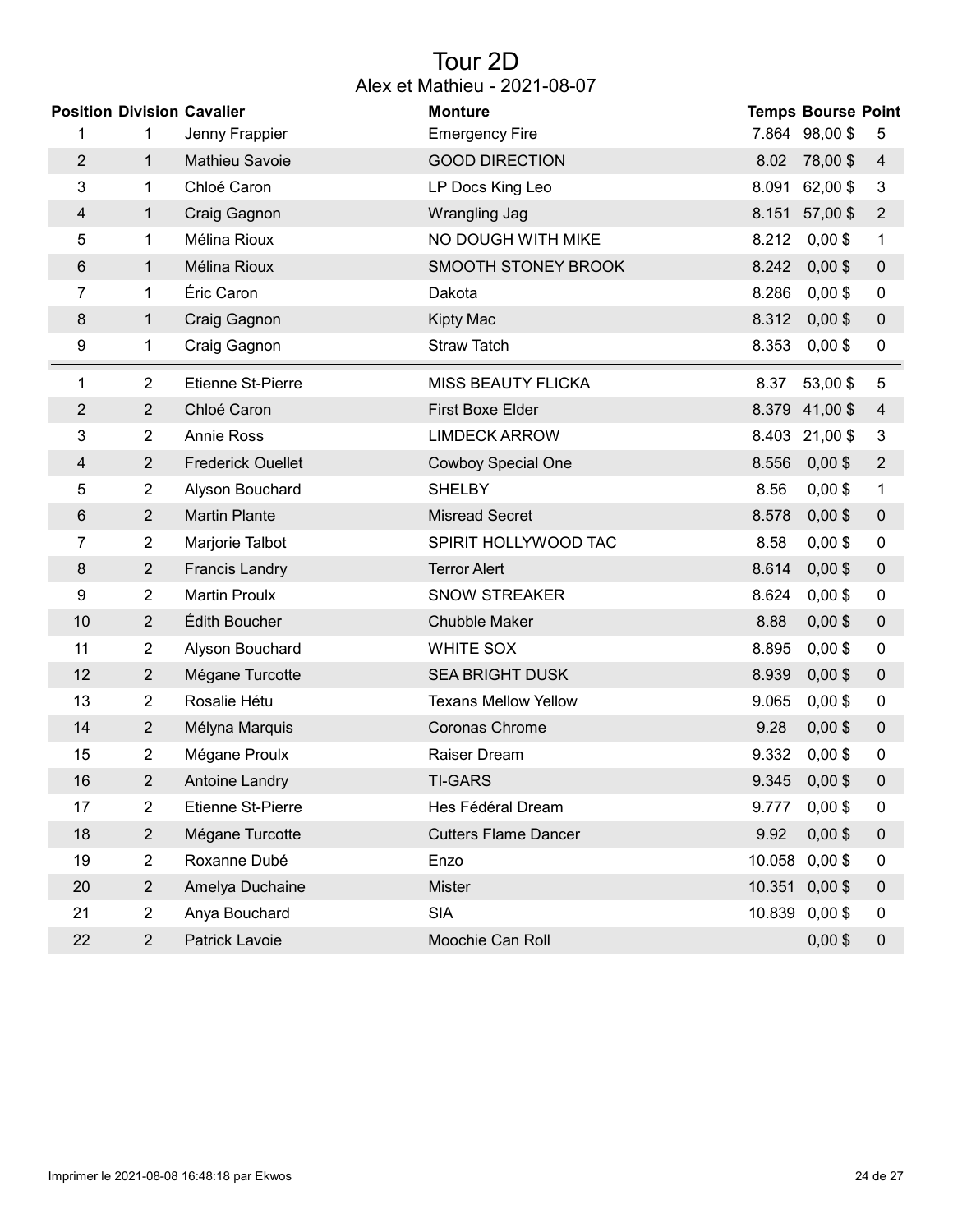# Barils Omnium 3D/ l'Éden

|                         |                | <b>Position Division Cavalier</b> | <b>Monture</b>              |        | <b>Temps Bourse Point</b> |                  |
|-------------------------|----------------|-----------------------------------|-----------------------------|--------|---------------------------|------------------|
|                         | 1              | Laurie Groleau Malenfant          | Demonic Dale                |        | 16.393 252,00 \$          | 5                |
| $\overline{2}$          | $\mathbf 1$    | Frédérique Isabel                 | <b>Little Formal</b>        |        | 16.412 196,00 \$          | $\overline{4}$   |
| 3                       | 1              | <b>Tony Landry</b>                | <b>IVORY COVERGIRL</b>      |        | 16.484 154,00 \$          | 3                |
| 4                       | $\mathbf{1}$   | <b>Etienne Ouellet</b>            | Let's PERKS                 |        | 16.593 140,00 \$          | $\overline{2}$   |
| 5                       | 1              | Cindy L'Italien                   | Glitter blu Diamond         |        | 16.611 84,00 \$           | $\mathbf{1}$     |
| $6\phantom{1}$          | $\mathbf{1}$   | Elisabeth Asselin                 | <b>EASY TYSON LADY</b>      | 16.653 | $0,00$ \$                 | $\boldsymbol{0}$ |
| 7                       | $\mathbf{1}$   | Manon D'Amours                    | Am a Firefighter            | 16.783 | $0,00$ \$                 | $\mathbf 0$      |
| $\bf 8$                 | 1              | Mathieu Savoie                    | Dashin'N Screamin           | 16.907 | $0,00$ \$                 | $\pmb{0}$        |
| 9                       | 1              | Craig Gagnon                      | Im The Best Yankee          | 16.996 | $0,00$ \$                 | $\mathbf 0$      |
| 10                      | $\mathbf{1}$   | <b>Francis Viel</b>               | <b>Lady Boulet</b>          | 17.016 | $0,00$ \$                 | $\mathbf 0$      |
| 11                      | 1              | Mélina Rioux                      | <b>MISS BEAUTY FLICKA</b>   | 17.043 | $0,00$ \$                 | $\boldsymbol{0}$ |
| 12                      | $\mathbf{1}$   | Manon D'Amours                    | ALL AMERICAN PEACH          | 17.067 | $0,00$ \$                 | $\mathbf 0$      |
| 13                      | 1              | <b>Taly Picard</b>                | Fast moons gold             | 17.274 | $0,00$ \$                 | $\mathbf 0$      |
| 14                      | $\mathbf{1}$   | Marc André Grondin                | The Deal                    | 17.288 | $0,00$ \$                 | $\pmb{0}$        |
| 15                      | 1              | Alexandra Soucy                   | <b>Glorie For Yankee</b>    | 17.349 | $0,00$ \$                 | $\mathbf 0$      |
| 16                      | $\mathbf{1}$   | Léonie Dumont                     | Chexx that's zippo lady     | 17.352 | $0,00$ \$                 | $\mathbf 0$      |
| 17                      | 1              | Alycia Pelletier                  | FAY DAY FIRST               | 17.359 | $0,00$ \$                 | $\boldsymbol{0}$ |
| 1                       | $\overline{2}$ | Mathieu Lévesque                  | <b>EASY SIS FOR EVER</b>    |        | 17.406 140,00 \$          | 5                |
| $\overline{2}$          | $\overline{2}$ | Mathieu Savoie                    | RUNAWAY YANKEE              |        | 17.417 112,00 \$          | $\overline{4}$   |
| 3                       | $\overline{2}$ | Nathalie Martel                   | Lady love money             |        | 17.443 98,00 \$           | $\mathbf{3}$     |
| 4                       | $\overline{2}$ | <b>Tony Landry</b>                | My Otoe Bar                 |        | 17.455 70,00 \$           | $\overline{2}$   |
| 5                       | $\overline{2}$ | Anne Marie Tremblay               | <b>BW Devil be Dashin</b>   | 17.503 | $0,00$ \$                 | 1                |
| $6\phantom{1}$          | $\overline{2}$ | Julien Paquet                     | <b>Good N Sweet Fire</b>    | 17.504 | $0,00$ \$                 | $\mathbf 0$      |
| 7                       | 2              | <b>Martin Proulx</b>              | <b>SNOW STREAKER</b>        | 17.633 | $0,00$ \$                 | $\mathbf 0$      |
| 8                       | $\overline{2}$ | <b>Audrey Chenard</b>             | FF Hot Wheels               | 17.7   | $0,00$ \$                 | $\mathbf 0$      |
| 9                       | $\overline{2}$ | Serge Grondin                     | THE HEART                   | 17.733 | $0,00$ \$                 | 0                |
| 10                      | $\overline{2}$ | <b>Francis Viel</b>               | Fire Louisiana              | 17.749 | $0,00$ \$                 | $\boldsymbol{0}$ |
| 11                      | $\overline{2}$ | Élise Lévesque                    | Jet Flying S.R Beauty       | 17.754 | $0,00$ \$                 | 0                |
| 12                      | $\overline{2}$ | Serge Grondin                     | Laruade Marmtacs (Marti)    | 17.799 | $0,00$ \$                 | $\boldsymbol{0}$ |
| 13                      | $\overline{2}$ | <b>Annie Ross</b>                 | <b>LIMDECK ARROW</b>        | 17.976 | $0,00$ \$                 | $\boldsymbol{0}$ |
| 14                      | $\overline{2}$ | Meagan Laferrière                 | Dash my Tyson Micky         | 18.027 | $0,00$ \$                 | $\pmb{0}$        |
| 15                      | $\overline{2}$ | Laurence Cahill                   | CALLOWAY JACK               | 18.107 | $0,00$ \$                 | $\boldsymbol{0}$ |
| 16                      | $\overline{2}$ | Marjorie Talbot                   | LUCK A CHANCE               | 18.149 | $0,00$ \$                 | $\boldsymbol{0}$ |
| 1                       | $\mathbf{3}$   | Mercedès Lévesque                 | Victory                     |        | 18.415 84,00 \$           | $\sqrt{5}$       |
| 2                       | 3              | Marc André Grondin                | Lela Diamond Cash           |        | 19.049 70,00 \$           | 4                |
| 3                       | $\mathbf{3}$   | <b>Christine Desrochers</b>       | Dark Queen Prime Kid        | 19.651 | $0,00$ \$                 | $\mathfrak{B}$   |
| $\overline{\mathbf{4}}$ | 3              | Éric Caron                        | Dakota                      | 19.737 | $0,00$ \$                 | $\overline{2}$   |
| 5                       | $\mathfrak{S}$ | Mégane Turcotte                   | <b>Cutters Flame Dancer</b> | 21.851 | $0,00$ \$                 | $\mathbf{1}$     |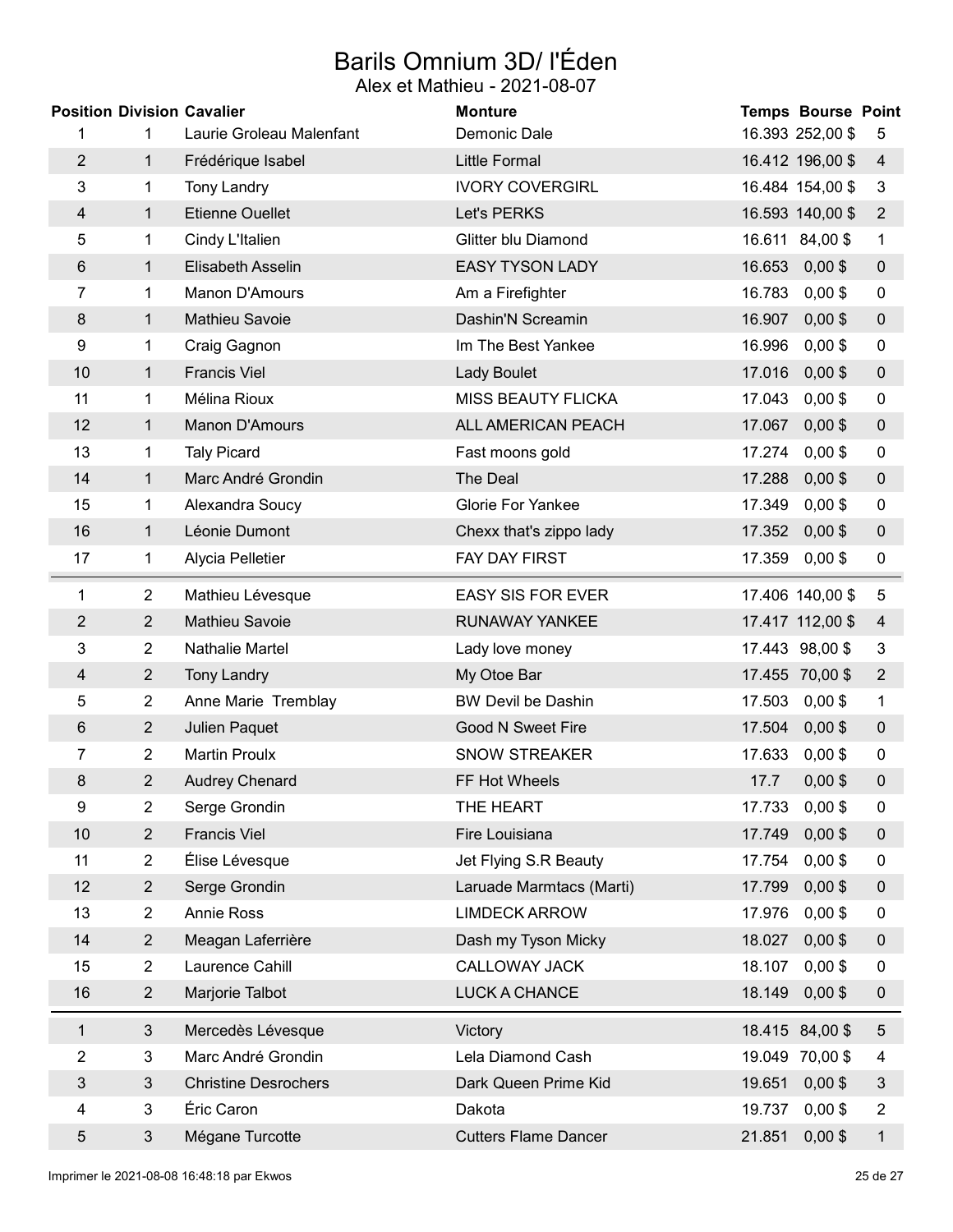# Barils Omnium 3D/ l'Éden

|                 |                | <b>Position Division Cavalier</b> | <b>Monture</b>               |        | <b>Temps Bourse Point</b> |                  |
|-----------------|----------------|-----------------------------------|------------------------------|--------|---------------------------|------------------|
| 6               | 3              | Catherine Miousse                 | Courageous Dream             | 22.435 | $0,00$ \$                 | 0                |
| 7               | 3              | Craig Gagnon                      | Mr Perk Honor                | 24.555 | $0,00$ \$                 | $\boldsymbol{0}$ |
| 8               | 3              | Frederique Jean                   | <b>Tony Perks</b>            | 33.389 | $0,00$ \$                 | 0                |
| 9               | 3              | <b>Bastien Landry</b>             | <b>MISS FORMAL DASH</b>      |        | $0,00$ \$                 | $\mathbf 0$      |
| 10 <sup>°</sup> | 3              | Marjorie Talbot                   | SPIRIT HOLLYWOOD TAC         |        | $0,00$ \$                 | $\pmb{0}$        |
| 11              | 3              | Naomy Albert                      | <b>AMAZING SPIRIT</b>        |        | $0,00$ \$                 | $\mathbf 0$      |
| 12 <sup>2</sup> | 3              | Jenny Frappier                    | <b>Emergency Fire</b>        |        | $0,00$ \$                 | $\mathbf 0$      |
| 13              | 3              | Mélanie Thibault                  | <b>MT Channing</b>           |        | $0,00$ \$                 | $\mathbf 0$      |
| 14              | 3              | Chloé Caron                       | First Boxe Elder             |        | $0,00$ \$                 | $\pmb{0}$        |
| 15              | 3 <sup>1</sup> | Frederique Jean                   | LL Sea Bar Cute              |        | $0,00$ \$                 | $\pmb{0}$        |
| 16              | 3              | Stephanie St-Laurent              | <b>MY FIRST CUTTER</b>       |        | $0,00$ \$                 | $\pmb{0}$        |
| 17              | 3              | <b>Catherine Miousse</b>          | <b>Takin Fire</b>            |        | $0,00$ \$                 | $\mathbf 0$      |
| 18              | 3              | <b>Sylvain Paquet</b>             | Que Dows Play Girl           |        | $0,00$ \$                 | $\mathbf 0$      |
| 19              | 3              | Keven Charest Beaulieu            | THE LAST KICK                |        | $0,00$ \$                 | $\pmb{0}$        |
| 20              | 3              | Mégane Landry                     | Zippo pine redford           |        | $0,00$ \$                 | $\mathbf 0$      |
| 21              | 3              | Alycia Pelletier                  | <b>MDC's Dark Revelation</b> |        | $0,00$ \$                 | $\mathbf 0$      |
| 22              | 3              | <b>Martin Proulx</b>              | Lena tuf gal                 |        | $0,00$ \$                 | 0                |